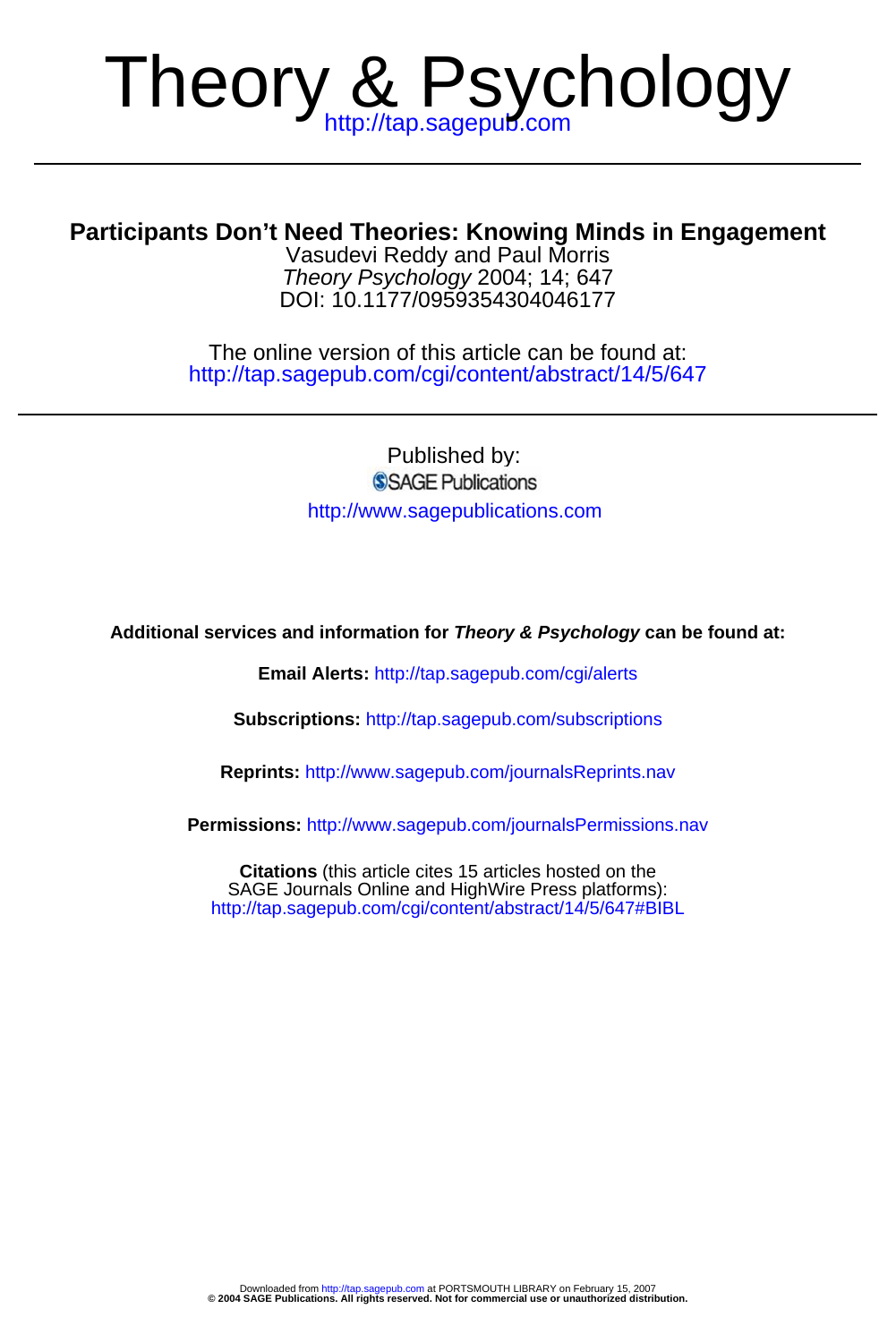# **Participants Don't Need Theories**

**Knowing Minds in Engagement**

### **[Vasudevi Reddy](#page-19-0) and [Paul Morris](#page-19-0)**

University of Portsmouth

Abstract. The theory-theory is not supported by evidence in the everyday actions of infants and toddlers whose lives a Theory of Mind is meant radically to transform. This paper reviews some of these challenges to the theory-theory, particularly from communication and deception. We argue that the theory's disconnection from action is both inevitable and paradoxical. The mind–behaviour dualism upon which it is premised requires a conceptual route to knowing minds and disallows a real test of the theory through the study of action. Taking engagement seriously avoids these problems and requires that both lay people and psychologists be participants rather than observers in order to know, and indeed to create, minds.

KEY WORDS: action, dualism, engagement, infancy, Theory of Mind

*In reflection we isolate ourselves from dynamic relations with the Other; we withdraw into ourselves, adopting the attitude of spectators, not of participants. We are then out of touch with the world, and for touch we must substitute vision; for a real contact with the Other an imagined contact; and for real activity an activity of imagination.* (Macmurray, 1961/1991, p. 16)

It is difficult to write today about understanding people without reference to the words 'Theory of Mind'. An incredible 1 percent of academic publications in psychology in 2003–4 that refer to infants or children also refer to the term 'Theory of Mind'. And the manner in which the term is used is awesomely matter-of-fact – with a taken-for-grantedness hitherto reserved for those other staples of psychology such as 'growth spurt', 'toilet training', 'short-term memory' and 'secure attachment'. Despite this, the 'theorytheory', as it is called, stands on shaky grounds. The main empirical challenges are from the everyday actions of infants and toddlers, particularly those involving communication and deception, which occur well before the theory argues that they can (see also Astington, 2003; Dunn, 1988, 1991). In order to deal with these challenges the theory-theory has had either to implausibly dismiss them as 'mere behaviour' or to violate its own coherence by various revisions involving modules, auxiliary hypotheses, implicit

THEORY & PSYCHOLOGY Copyright © 2004 SAGE Publications. VOL. 14(5): 647-665 DOI: 10.1177/0959354304046177<www.sagepublications.com>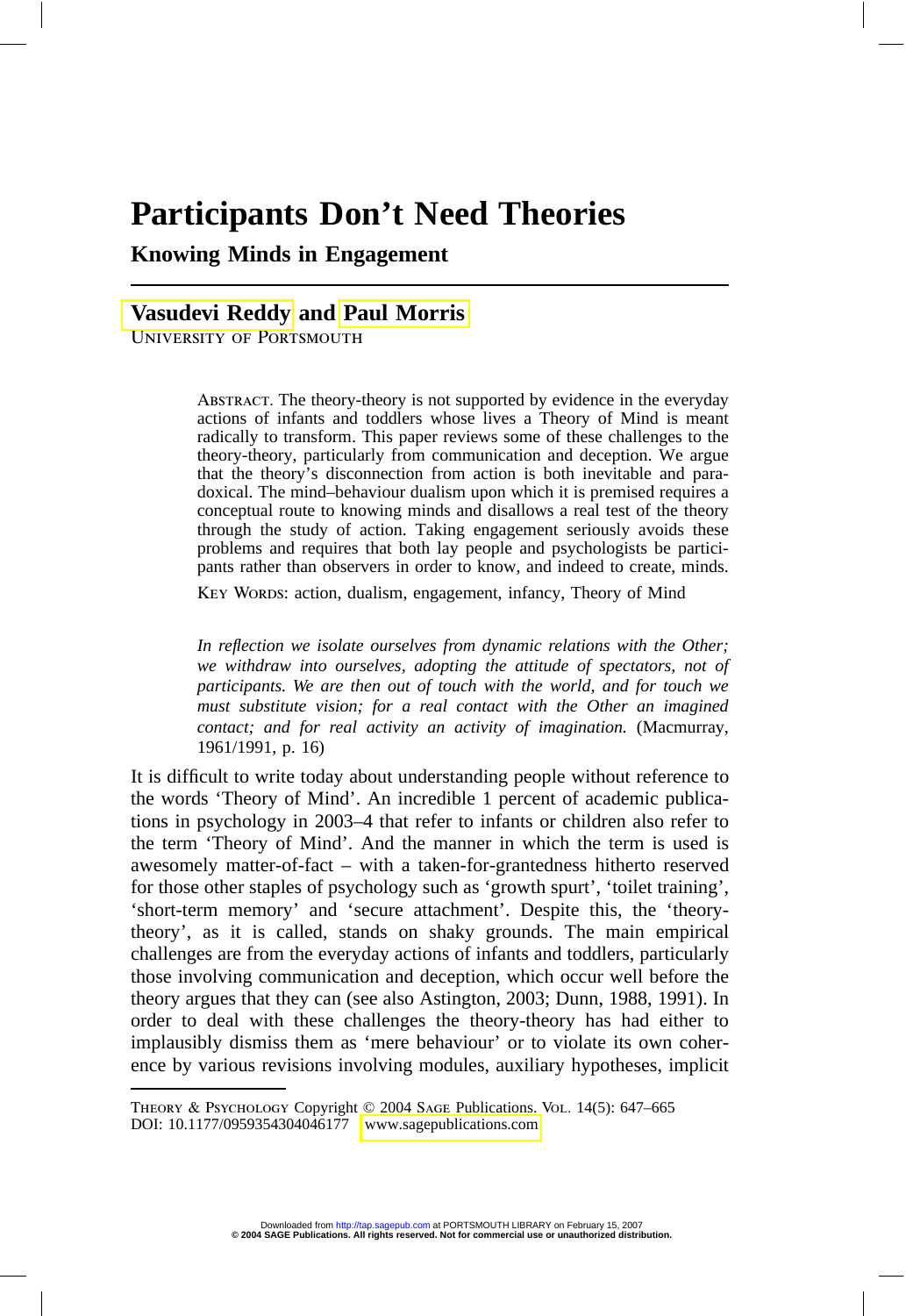theories, precursors and interactions with 'executive factors' (Baron-Cohen, 1995; Bretherton, McNew, & Beeghly-Smith, 1981; Cadinu & Kiesner, 2000; Clements & Perner, 1994; Gopnik, 1993; Hala, Chandler, & Fritz, 1991; Hala & Russell, 2001; Leslie, 1995).

We review key behaviour in infants and toddlers which the 'theorytheory' has often had to 'explain away', and explore the reasons for its discomfort with what infants and young children actually *do* with other minds in everyday life. We argue that the problem lies in psychology's commitment to epistemic detachment, which, we think, stems from thinking of the knower as fundamentally isolated, thus requiring some mediation—an idea, a theory, a revelation, a concept—to bridge the gap from Self to Other, or, in the case of the 'theory-theory', to bridge the gap from behaviour to mind. Through this insistence on mediation, the theory-theory distances itself from action both in its development and in its evidence. As an alternative (both for the psychologist and for the infant) we propose a 'second-person' stance to knowing minds, in which the 'Other' is a 'You' rather than a 'He' or a 'She'. This stance emphasizes action and engagement, not only as the route to knowing minds without the mediation of intellectual bridges, but also as the way in which minds develop to be known.

#### **Doing What They Didn't Ought'er**

The theory-theory makes some key predictions about social actions that should not be occurring in infants and toddlers. There are different versions of the theory view even within the group of theorists that Astington (1995) describes as constituting its core. Amongst other things, the differences concern what precedes a 'full' theory of mind (see, e.g., Perner, 1991 vs Gopnik & Wellman, 1992).<sup>1</sup> Amongst all the theory-theorists, however, the focus is on the possibilities for action and explanation that emerge from understanding the representational capacities of minds. The central idea is that minds represent, and that interacting with minds requires, and is therefore constrained by, an understanding of representation. Such understanding is therefore seen as a prerequisite for appropriate engagement with other minds.

In order to test for an understanding of representation (and of how representation leads to action) the theory-theory has typically used situations of mismatch between representation and reality (because such tests cannot be passed through simple matching with reality). Most of the theory-theory's predictions concern, therefore, the failure by infants and toddlers to explain, predict or act upon actions that stem from mis-representations of the world. If children cannot really understand representations, they should not (according to the theory-theory) be able to act appropriately in some situations: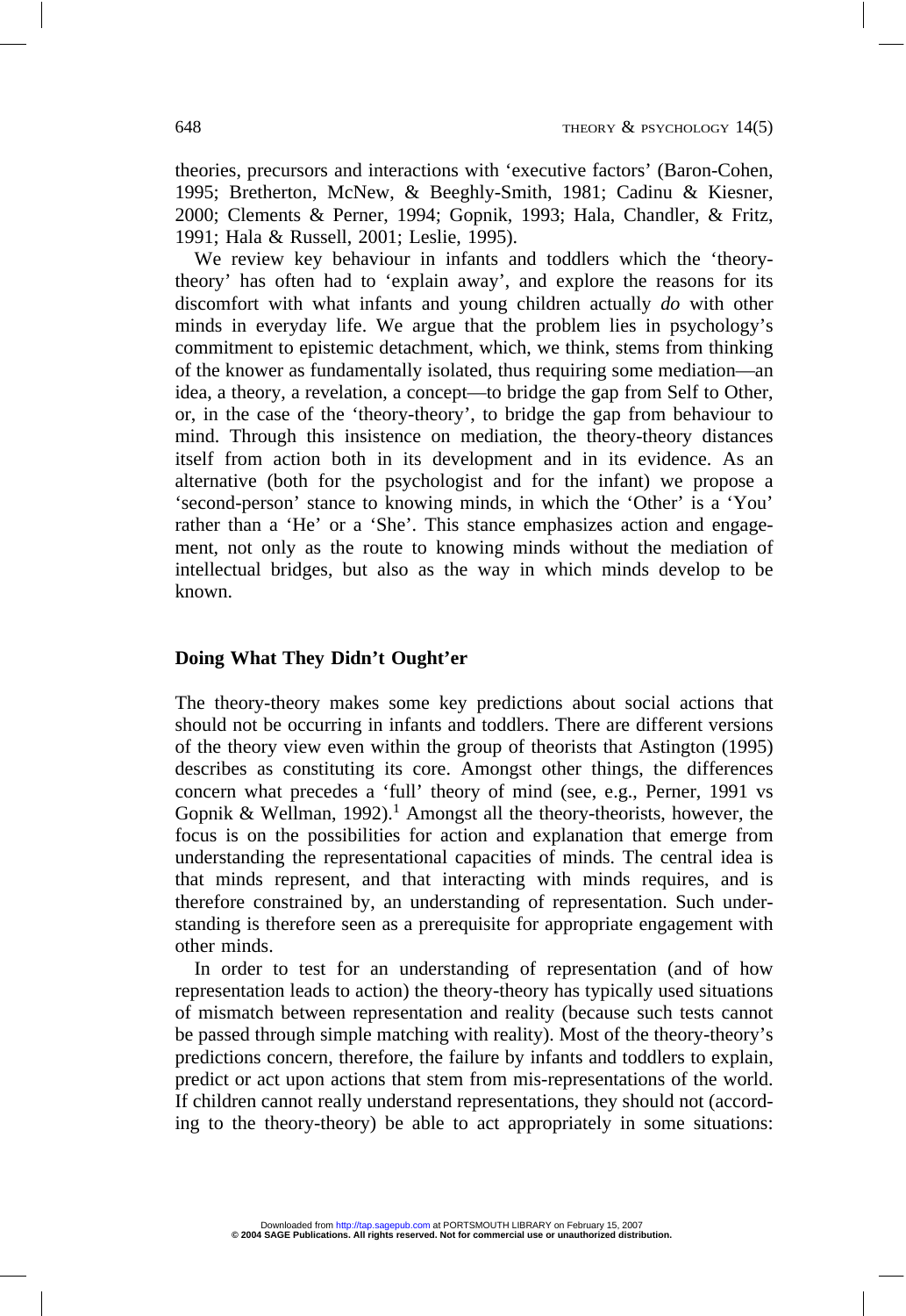essentially, theory-theorists argue that telling lies, understanding intentions contrary to actual actions, understanding lack of knowledge and understanding misunderstandings are all dependent on complex representational skills which do not develop until about 4 years. As David Olson (1988) put it in an early paper, it is the acquisition of a Theory of Mind in the preschool years that allows the development of tricks, secrets, lies—all of those things that make children appealing:

> It is at this third stage [i.e. at age 4 with the development of a Theory of Mind], I suggest, that children become deliberate and self-conscious; they come not only to think of themselves and others as holders of belief states, they also become capable of separating intentions from action, intentions from utterance, beliefs from reality and the like. Tricks, secrets and lies become possible. (p. 424)

However, all of these predictions are problematic. Children do lie, they do repair misunderstandings, they do tell people things they don't know, they do tease people and manipulate their intentions, well before the age of 4. Furthermore, they are treated by those around them at the time, even parents who are developmental psychologists, as really doing these things.<sup>2</sup> Dismissals of data such as early deception, teasing, communication and referencing, for example on the grounds that such actions are rote-learned routines (Perner, 1991) or indicative of superficial knowledge of behaviour, are becoming implausible. In the following sections we describe some of these behaviours and the key predictions that they embarrass.

#### **Deception and False Beliefs**

The claim that children cannot lie until they pass the false-belief task was made partly on the logic of the theory, and partly on the evidence that children with autism and children under the age of 4 both fail the false-belief task and are reported not to lie (Stouthamer-Loeber, 1986). However, this prediction ran into problems from the start. An early challenge came from Chandler, Fritz and Hala (1989), who showed that children under 3 can deceive in a laboratory task, although this finding was generally dismissed on the grounds that the children were trained to achieve this (Sodian, 1994). There have been more recent laboratory studies, however, which show that children do pass deception tasks even when they fail false-belief tasks (Celani, Battistelli, Marco, & Battacchi, 1998).

The most serious challenge to the prediction, however, comes from studies which have seriously explored naturalistic deceptions and have challenged the theory-theory's reliance on a study showing that parents believe lying to begin at about 4 years (Stouthammer-Loeber, 1986). Parental judgements about when lying begins differ when they are asked in a general way about the past than when they are asked to judge actual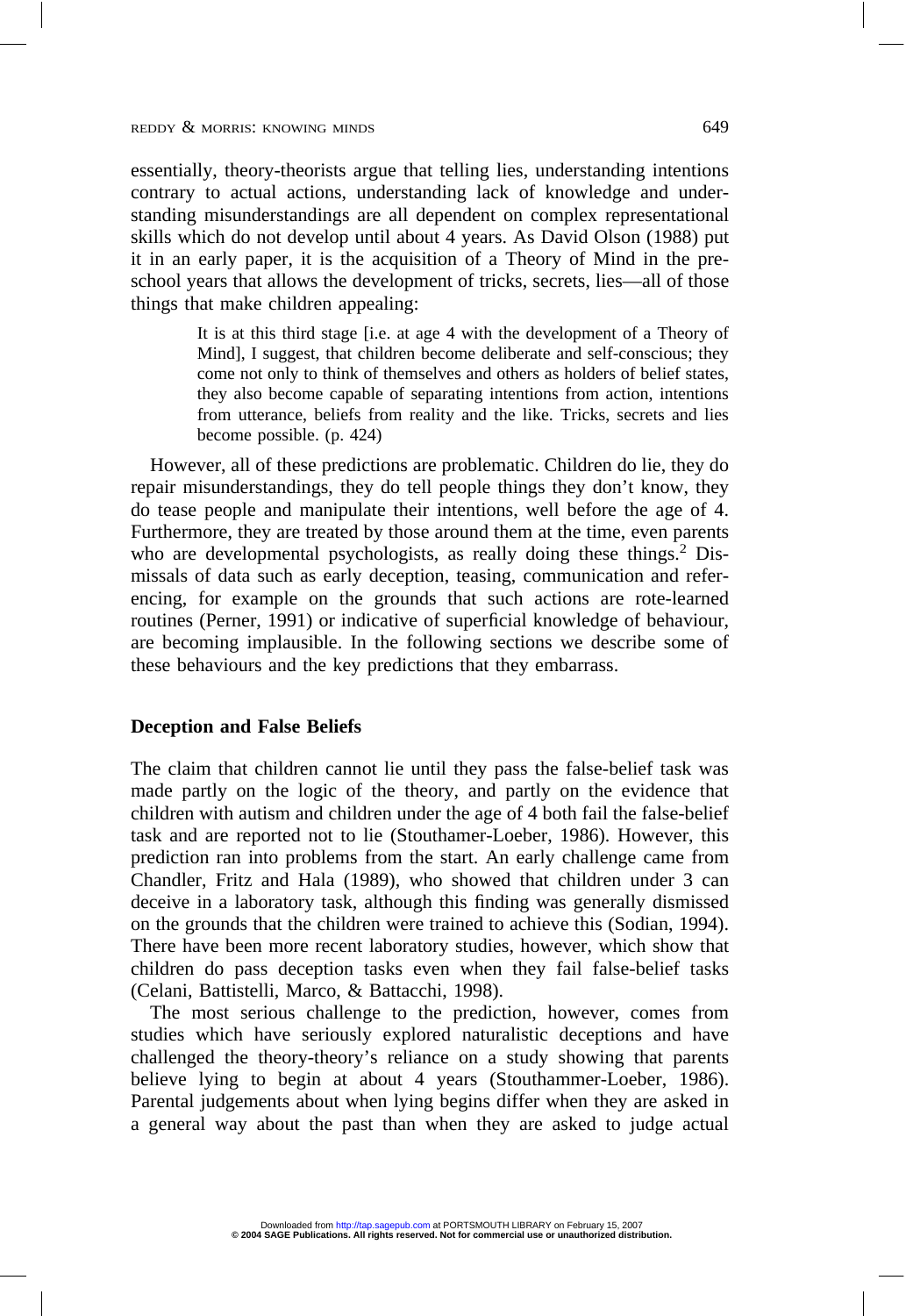examples in young children (Newton, 1992), and parents often underestimate children's lying (Wilson, Smith, & Ross, 2003). Using mothers as observers, Newton, Reddy and Bull (2000) found no relationship between the prevalence of different types of lying and performance on false-belief and deception tasks in 3-year-olds. This was so when comparing groups of passers and failers and when comparing the same children over time. Even the lies of a  $2\frac{1}{2}$ -year-old were not limited to punishment-avoiding or rewardobtaining: they involved a variety of motives such as face-saving, trickery and fun, and were sometimes complex and creative. These findings were confirmed and extended in an observational study of 2-year-olds (Wilson et al., 2003): not only were 2-year-olds telling a variety of lies, but also, quite contrary to previous assumptions, their lies were no more implausible than those of 4-year-olds. What was found to increase with age instead was the frequency and the verbal fluency of the lies. The ability to deceive seems in fact to start in the first year: as any parent knows, children attempt to conceal forbidden actions much earlier than 2 years and deliberately tease with false requests and offers even before the end of the first year (Reddy, 1991); and skills at deceiving continue to develop through (at least) the middle childhood years (Talwar & Lee, 2002). These continuities suggest that tactical deception is not easily explained by the theory-theory. Deception, like any communication, seems to be an early ability, developing in skill at managing information rather than emerging belatedly at 4 years.

These data cannot be explained away as formulaic verbal strategies, given the variety and complexity of lies in children who should not, according to the theory, be able to lie at all. Nor can they be dismissed as resulting from straightforward reinforcement, given that parental punishment does not relate to the frequency of lying at this age, when parents are far more likely to challenge than to accept the false information and far more likely to punish the transgressing child than, for example, the accused sibling (Wilson et al., 2003). The reinforcement argument is, moreover, a red herring, implying, illogically, that anything learned from reinforcement cannot constitute genuine knowledge.

#### *Correcting Ignorance and Understanding Knowledge*

Another related theory-theory prediction is that because children under 4 cannot understand that not perceiving something leads to ignorance about it, they should not be able to correct ignorance caused by lack of perceptual access by giving information appropriately. Standard tests supported this prediction (Pillow, 1989; Pratt & Bryant, 1990; Robinson, Thomas, Parton, & Nye, 1997; Wimmer, Hogrefe, & Perner, 1988), as did young children's inability to take account of people watching while they hide. This was interpreted to mean that while getting out of sight was not a problem for children under 3, getting out of knowledge was (Perner, 1991).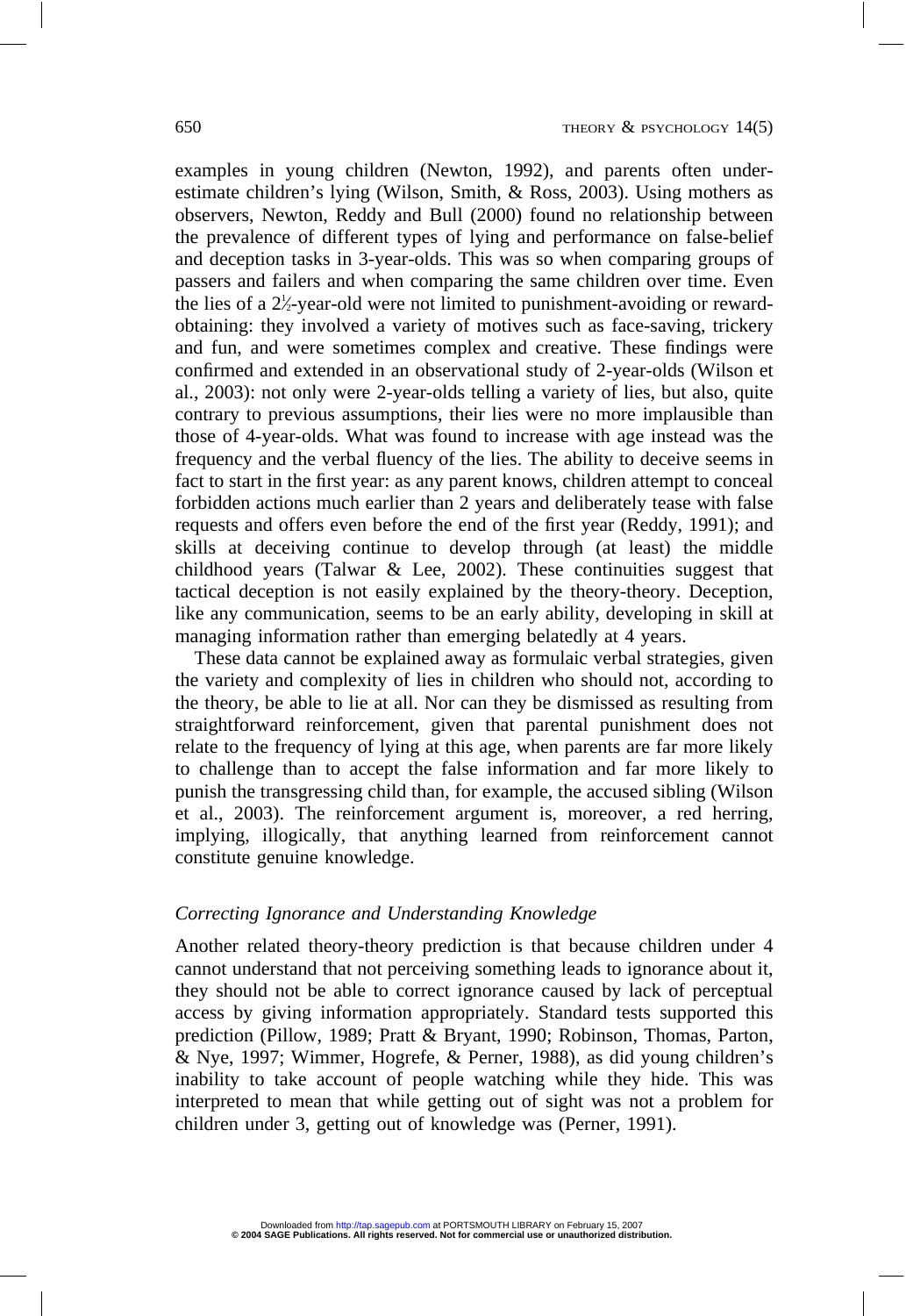However, two studies suggest that this conclusion is problematic. O'Neill (1996) found that at 3 and even at  $2\frac{1}{2}$  years, children appropriately used information about whether or not their mothers had been present when a currently hidden toy had been introduced to them. Those whose mothers had not been present used additional location information while requesting their mothers to give them the toy, suggesting clear awareness of a link between perceptual access and knowledge. In two other studies, using non-verbal measures of 'information-giving' such as pointing and showing, we found that even 18-month-old children discriminated between people who had already witnessed an event or toy, and people who had not witnessed it (Reddy & Simone, 1995; Simone & Reddy, 1997). They selectively reported or showed things to the latter, and when reporting anything to people who already knew about it, did so about specific features of the object or event. Clearly, from the middle of the second year, infants act on people's knowledge and ignorance through selecting both people and information.

Dismissal of these data in terms of physical associations or learned strategies is hard to maintain in the face of the subtlety of these selective acts. It could be argued that the infants may have simply associated someone's physical presence with the target object, or have learned formulae for 'telling' such as 'when someone comes in who has not already been in the room when something interesting has happened, say something about it', or 'when telling somebody about something they have already seen, only tell them specific details', or 'when asking for an object which you saw when the other was not in the room, tell them where it is'. However, such mechanistic explanations may in fact demand considerably greater skill and complexity than the mentalist explanations they are meant to replace (Whiten, 1994). Further, such explanations would leave very obscure the motivation for the children's selective 'telling'. They make a serious mystery of *why* children would want to communicate about things.

#### *Repairing Miscommunication and Understanding Understanding*

Similarly, according to theory-theory logic, until children understand misrepresentation they should not be able to understand that others have misunderstood or misperceived information and therefore cannot repair these errors. However, children as young as 14 months consistently and sensibly correct others' misunderstandings of their communicative attempts (Golinkoff, 1986, 1993). The response from the proponents of the theorytheory has been, once again, that these corrections could be strategies for achieving instrumental ends or learned conventions of discourse rather than reflecting any awareness of misunderstanding (Shatz & O'Reilly, 1990). Not even the finding that children repaired about as many conversational utterances as they did instrumental imperatives has convinced the critics that these were true repairs. This dismissal seems motivated by a theoretical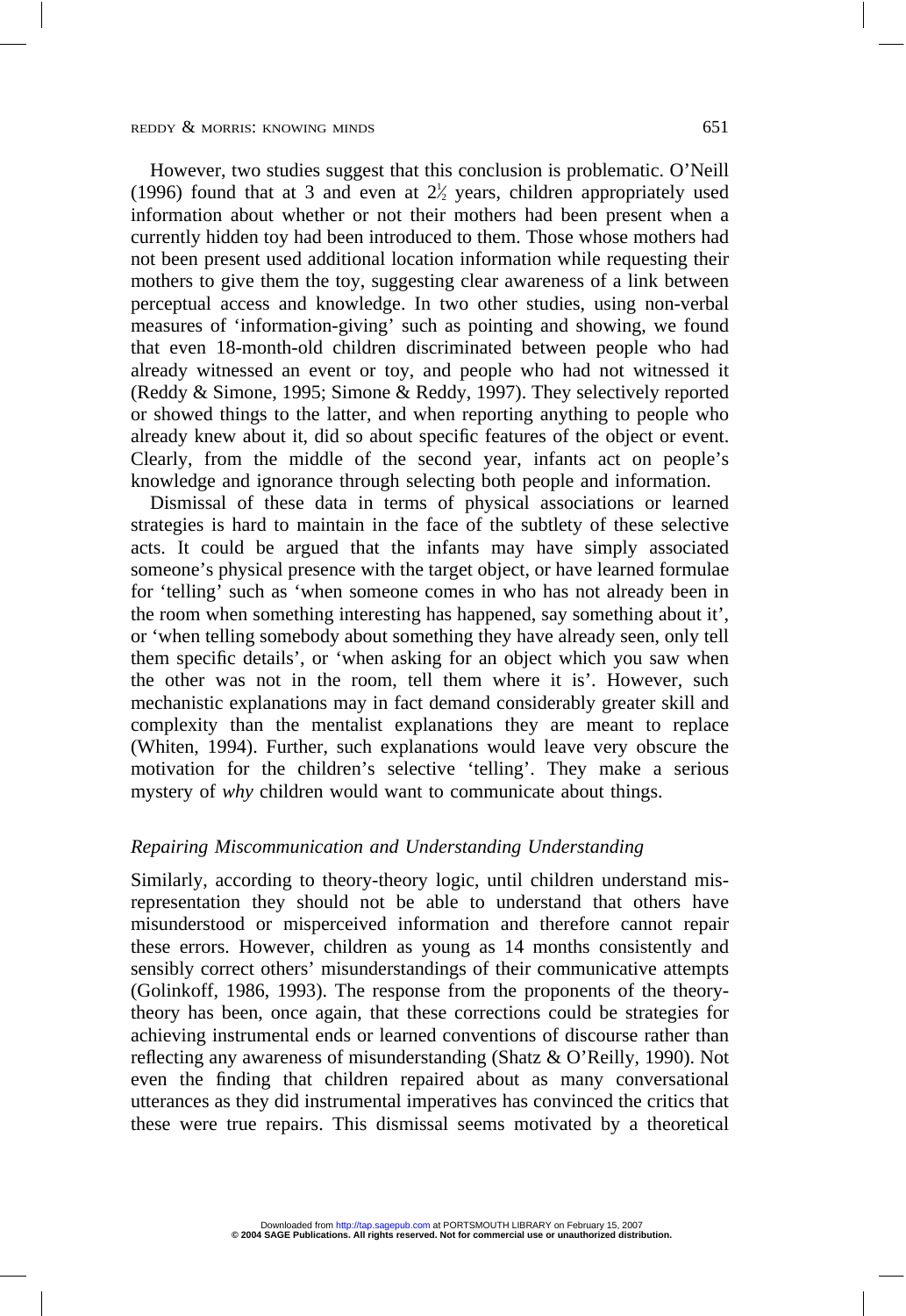opposition to the possibility of early communication, an opposition neatly contained in the somewhat theoretically biased definition of true communication as being that 'in which both participants have equal access to interpretive procedures that entail sophisticated theories of mind' (Shatz & O'Reilly, 1990, p. 142).

#### *Declarative Pointing and Multiple Representations*

Such a theory-based definition of communication not only invites infinite circularities, but also turns many acts which look like a communication of information into 'merely behavioural' strategies for the obtaining of behavioural goals. Another example of the problem that the theory-theory faces in explaining early communication concerns the claim that when infants (at the end of the first year) engage in 'communicative' pointing they are indeed communicating something about the world to the other person (e.g. Bates, 1979; Trevarthen & Hubley, 1978). Within the perspective of the theory view, however, this interpretation of infant pointing is unacceptable: such communication would require that the infant should have a grasp of the other person as capable of attending to something, that is, that the infant is capable of representing that the other person can mentally represent something about the world. And such multiple representations of reality are disallowed by (one of the versions of) the theory-theory until about 18 months of age (Perner, 1991). From this perspective, infant pointing at the end of the first year could not really be communication or sharing of the world with another person but must be simply experimentation upon the other's physical reactions (Perner, 1991).

> Given that infants (perhaps innately) find their mother's eyes and gaze so fascinating, I think it equally plausible that infants engage in 'protodeclarative' pointing and check their effect on their mother's eyes because they enjoy their mastery over her eyes. And there is a boost in these mastery activities around 1 year because at this age, as Piaget (1936/1953) observed in his children's interactions with inanimate objects, they are able to combine sensorimotor schemes and start to systematically explore novel effects (tertiary circular reactions). (Perner, 1991, p. 131)

One way of testing the contradiction between these different interpretations would be to consider what children point at in natural circumstances. If Perner is correct and if the motive for pointing is not to communicate about the target, then there should be little significance to the selection of the targets. However, infants don't generally point to things with a primarily experimental motive. In one study of a 14-month-old infant (Reddy, 1992) the majority of proto-declaratives involved the infant having just seen or heard the target, often with positive affect and excitement. Nor, in fact, did gaze to face always accompany the pointing (especially so when communication and a common body orientation with the recipient had already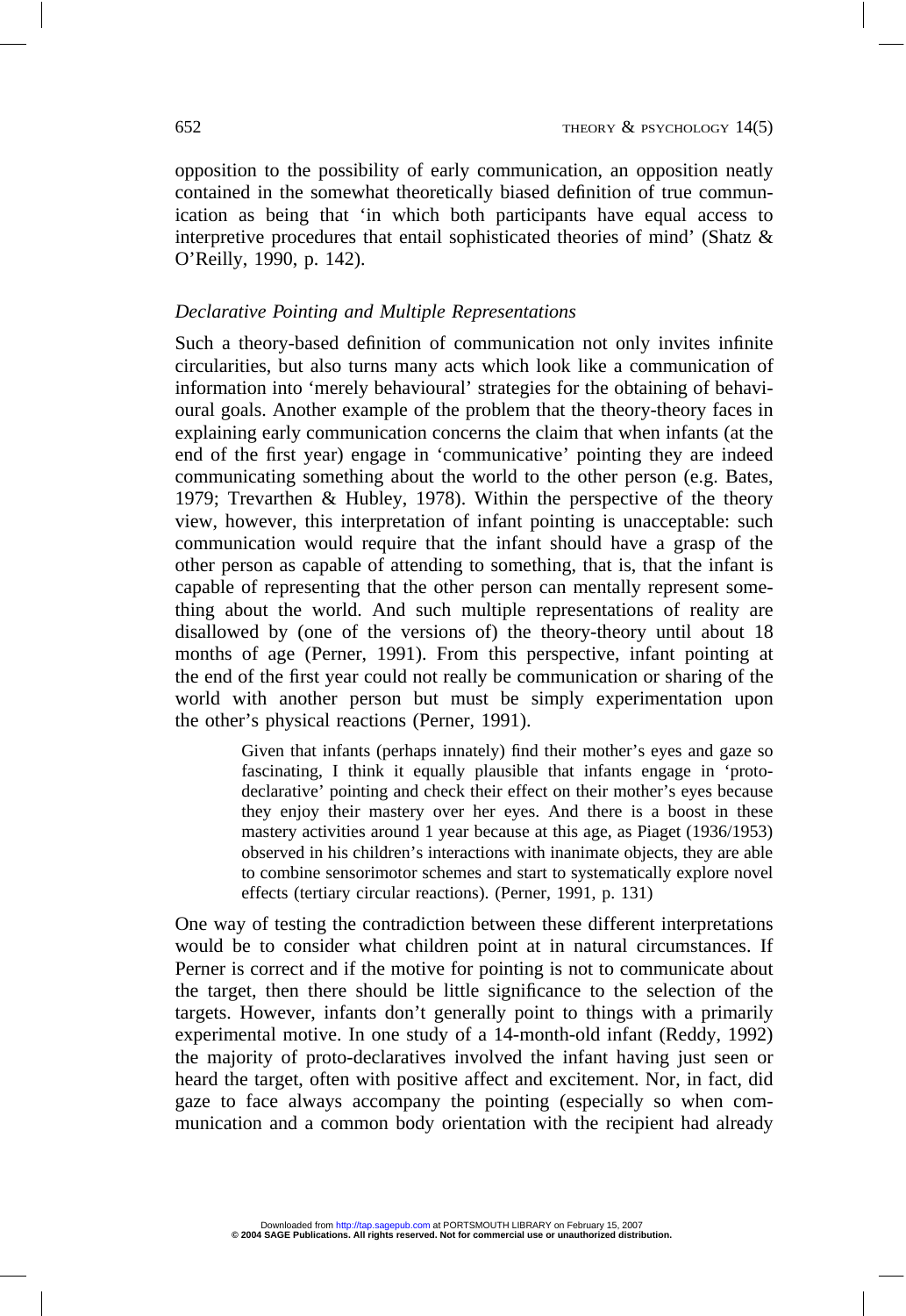been established). Perner's mechanistic explanation becomes very hard to envision.

Other challenges to the communication interpretation have sought evidence of conditioning in the emergence of gaze following (Corkum & Moore, 1995, 1998) and of specific facial stimuli eliciting communicative behaviour (Johnson, Booth, & O'Hearn, 2001), and the debate continues in both empirical and theoretical terms (Legerstee & Barillas, 2003; Reddy, 2003). Communication presents a major problem for the theory-theory and for all cognitive-developmental views, which see it, first, as a primarily mental activity, divorced from (or only incidentally related to) the body and its actions, and, second, as the activity of one individual subject towards another rather than as something that emerges between them. For example, intentional communication has been described in the developmental psycholinguistic literature as the intentional transfer of information by an agent who is aware of the information she wishes to send and aware of the receiving agent's ability to receive it and understand it and understand the intention to send it (Camaioni, 1993). Such definitions presume the existence of a prior script, the isolation of the communicator from the receiver, and a separation of the act of communication from its content, and make the loneliness of the subject almost insurmountable (see Reddy, 1995, for a discussion of other views of intentional communication). From such presumptions, minds become impossible to know and persons become impossible to communicate with. Many theorists who accept that 12-month-olds do communicate nonetheless hold on to the same sort of intellectualist explanation of communication. For example, Tomasello (1999) talks of a socio-cognitive revolution at 9–12 months where the same sort of representational understanding does the same sort of work, only slightly earlier than Perner (1991) suggested. The problem of communication cannot be solved by simply lowering the age at which a theoretical grasp of minds is possible; it needs a solution which avoids the position of initial egocentrism or 'mindblindness'.

#### **The Theory Problem**

The essence of the problem with the theory-theory is its paradoxical and fundamental exclusion of action from the domain of knowing. Despite its commitment to predictions and hypothesis-testing, the theory-theory has emerged, and survives, independently of the evidence of what people actually do in everyday action and interaction. This exclusion of action is paradoxical because the raison d'être of the theory-theory is supposed to be precisely about its consequences for social interaction. But the theorytheory's links to action as evidence, and as test of its claims, are genuinely suspect. The exclusion of action is fundamental because it is unavoidable,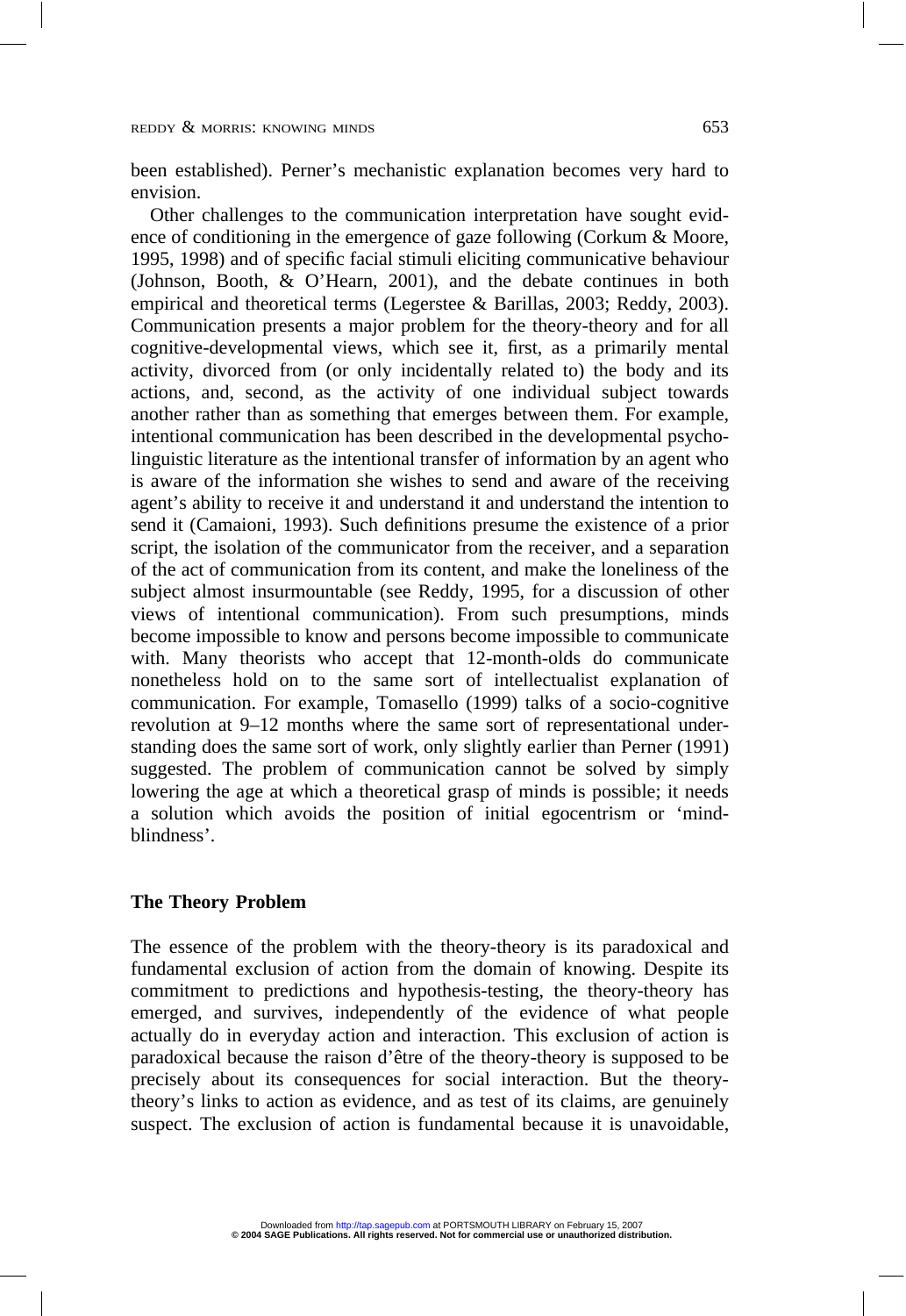given the theory-theory's premise of the inaccessibility of mind to anything but thought. As Macmurray (1961/1991) puts it, this is the 'egocentric predicament', in which the subject, portrayed as thinker, is necessarily withdrawn from action and relation:

> The act of thinking is constituted by a purely theoretical intention. It involves a withdrawal from action, and so from all positive, practical relations with the Other. When we think, we shut ourselves within the circles of our own ideas and establish, as it were, a methodological solipsism. We behave as though we were 'pure subjects', observers only, unimplicated in the dynamic relatedness of real existence. Our activity, we assume, makes no difference to the things we think about, but only to our ideas of them, upon which alone we are operative. . . . when, for philosophical purposes, we adopt a theoretical standpoint, and so define our own being as that of a thinker or subject, then, whether we are aware of it or not, we transform this methodological solipsism into an existential one. We exist as thinkers. We are imprisoned in an 'egocentric predicament' and there is no way out. *We are committed to explaining knowledge without reference to action*. (pp. 20–21, emphasis added)

To seek to explain how children come to know other minds through explanations of their thinking about minds leads the theory-theorists to a merry-go-round that they cannot jump off. This is the same merry-go-round that psychology finds itself on when it tries to explain its *own* scientific knowledge of minds through its theories and inferences.

#### *Theory without Power?*

Theories are supposed to help us literally to 'get ahead' (Karmiloff-Smith & Inhelder, 1974) by predicting events in the world and changing our actions accordingly. The theory-theory, like any other, predicted serious transformations in children's actions, each of which was supposed to lead to improved manipulation of people. However, as we have seen, passing the false-belief test does not give the child the ability to tell lies; passing the knowledge and ignorance test does not give the child the ability to tell others what they need to know; developing multiple representations does not give the child the ability to tell others about the world, or to correct others' misunderstandings about the world. All these predicted benefits of possessing a Theory of Mind have been shown to happen well before the development of the theory supposed to enable them. Why is it so hard to detect in everyday action the transformations which are supposed to follow the achievement of a Theory of Mind? A defence suggesting that the predicted transformations were not actually critical for the theory would vitiate the theory-theory's central claims. There is a further 'defence' that its experimental methodology is not yet sufficiently ecologically and socio-emotionally valid (Astington, 2003). But this leaves us asking why the theory-theory doesn't then directly use everyday action as more valid evidence of knowing minds! Other counter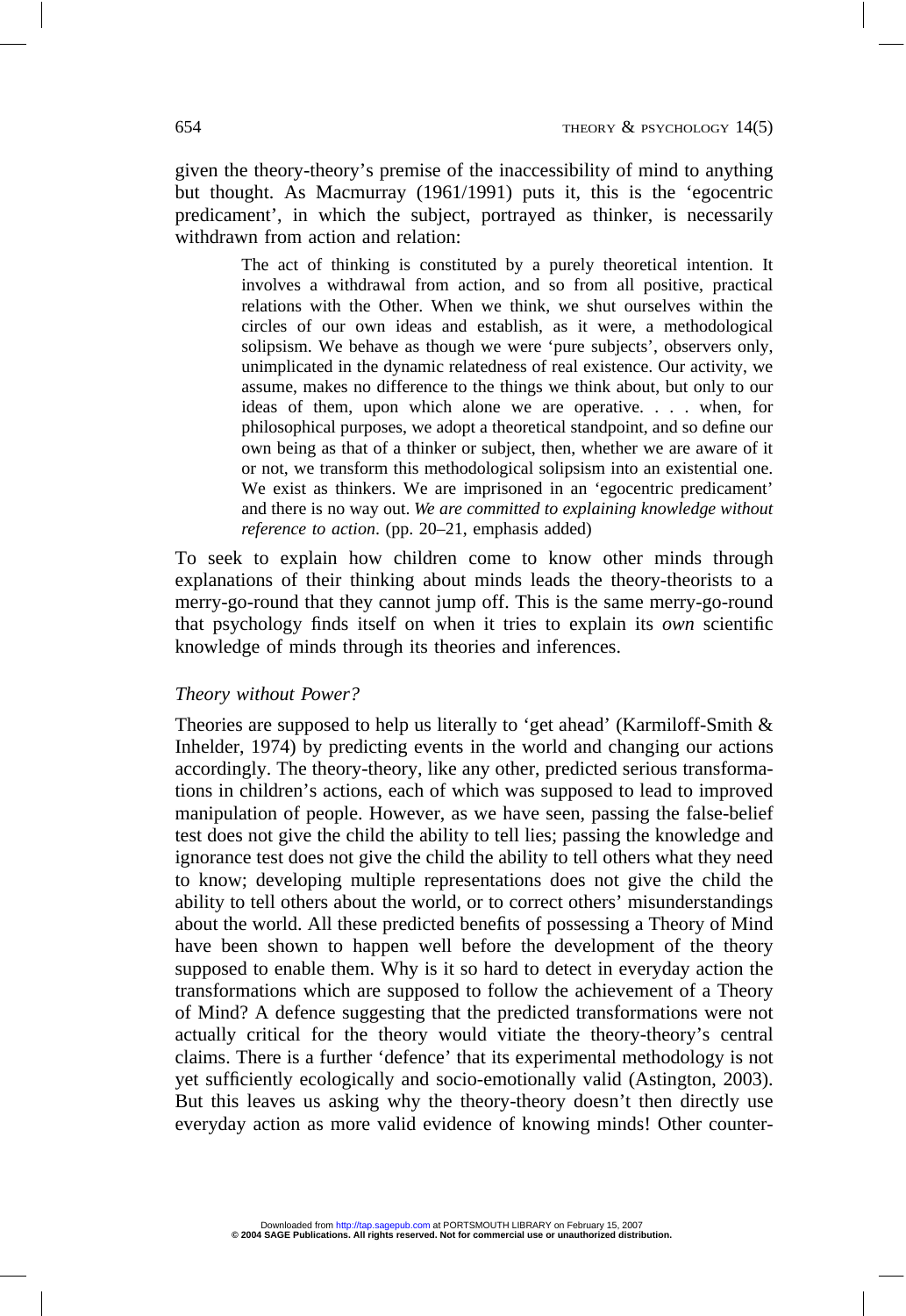explanations, through predicting more graded levels of transformation, also leave the central problem untouched: they would predict a series of smaller transformations, each led by a prior representational advance, and each subject to the same problems.

#### *Redefining Phenomena to Accord with Theory*

Having an independent measure of the transformations that it predicts is vital for any theory. However, there is a peculiar redefinitional tendency in the process of building a scientific paradigm, in which the theory not only defines its own investigative remit but also usurps common meanings and thus redefines its evidence. An interesting behaviour, seen as evidence *of* a theoretical claim, soon becomes defined *by* that claim. For example, deceptive behaviour was believed to emerge at 4 years and was used as evidence for the emergence of the understanding of false beliefs at that age. Soon, however, the understanding of false beliefs became the criterion for the acceptance of deceptive behaviour as true evidence; consequently, examples of deception without collateral proof of false-belief understanding were dismissed as inconclusive. This is evident, for example, in Perner's argument that lying in 3 year-olds must be 'pseudo-lies' since they cannot (according to his theory) be the intentional manipulation of another person's beliefs (Perner, 1991). Only by challenging this redefinition can the development of deception actually be explored (as Wilson and colleagues did in their study, by defining deception in functional terms as 'any false statement whose function required that others believe the lie or, at least, act as if they did', Wilson et al., 2003, p. 42).

Similar shifts can be seen in relation to pretend play and communication. Explained as symbolic play by Piaget (1951/1972), pretence began to require evidence of other symbolic skills in order to be accepted as genuine pretence. Pretence was later explained as meta-representation, and its absence, in contrast to the apparently simpler 'functional play', was seen as an important diagnostic criterion in autism (Baron-Cohen, Leslie, & Frith, 1985; Leslie, 1987; however, see Williams, Reddy, & Costall, 2001). Soon, pretence came to be defined within the theory-theory as that which is not functional play. Similarly, some recent definitions of communication derived from the premises of the theory-theory rule out what would otherwise be accepted as communication. Shatz & O'Reilly (1990), for example, define communication as requiring 'interpretive procedures that entail sophisticated theories of mind' (p. 142), and Camaioni (1993) defines it as the intentional transfer of information with an awareness of the recipient's ability to receive and understand the information and the intention to send it. Other-directed acts that do not involve such transfer of information or such theories of mind are deemed pseudo-communication. Given such redefinitions, the club of pseudo-phenomena cannot but grow, adding 'pseudo-repairs' (Shatz &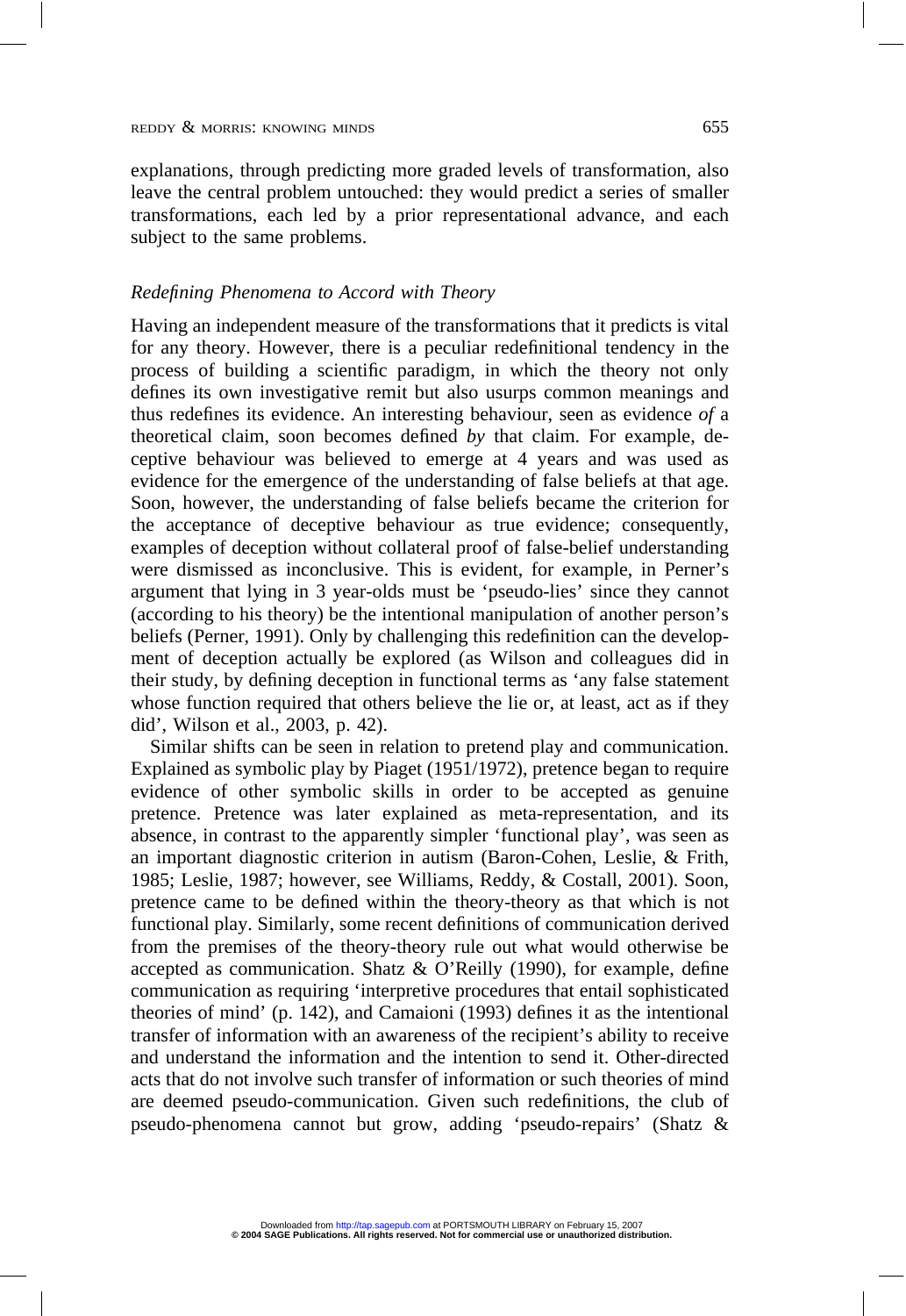O'Reilly, 1990) to 'pseudo-lies' (Piaget, 1951/1972) and 'pseudoconversation' (Kaye, 1982), and probably, although Perner didn't put it this way, 'pseudo-pointing'!

#### *Untestability of Behaviourist vs Mentalist Explanations*

The point has often been made, although not often accepted, that the theorytheory is neo-Cartesian in its acceptance of mental substance as essentially different (in terms of observability) from physical substance (Coulter, 1979; Leudar & Costall, 2004; Sharrock & Coulter, 2004). The theory-theory has not only re-created the problem of other minds but has also built the mind– behaviour dualism into a developmental scheme. Despite some views about a starting-state mentalism giving way to representationalism (Gopnik & Wellman, 1992), it is widely presumed that a behaviourist phase of development precedes a mentalist phase. Olson (1988), for instance, argues that an essentially behaviouristic infant develops into an intentionalist toddler and then into a mentalist child. Similarly, Perner (1991) argues that a 'situational theory of behaviour' at 2 years gives way to a mentalistic theory of behaviour at 3 and then to a representational theory of mind at 4. The sequence has also been adopted in relation to evolution, with monkeys being described as good ethologists (reading behaviour but not minds) but poor psychologists (reading minds!) (Cheney & Seyfarth, 1990). In this way, mentality is conceptualized as a gradually emerging intervening variable in the understanding of behaviour, paralleling the emergence of the O in S–O–R (stimulus–organism–response) relationships (Whiten, 1994). The belief in the difficulty in perceiving mentality is still current. Gergely (2003), for instance, is keen to denounce the 'myth of primary intersubjectivity' by arguing that the only qualities the infant at 2 months can be argued to perceive in others are behavioural contingencies and not psychological qualities.<sup>3</sup>

The theory-theory's dismissals of the 'reality' of everyday actions that would appear to challenge its predictions have usually been based on this dualism. The 'challenging' behaviours are simply dismissed as 'mere' behaviour. However, the basis of this dismissal cannot itself be tested and neither, therefore, can the theory-theory's developmental claim that a behaviourist phase in understanding others gives way to a mentalist one. The reason for this is clear: the theory-theory assumes that in order to 'prove' a mentalist explanation we need to rule out a behaviourist one. Behavioural associations, in this view, become 'contaminating' factors in the search for evidence of mind knowledge. However, since behavioural explanations of an associationistic kind can never be ruled out, and, furthermore, claims about mind can never be divorced from claims about behaviour (unless we are talking about telepathy), we are faced with an untestable developmental hypothesis and the theory is shielded by another circularity.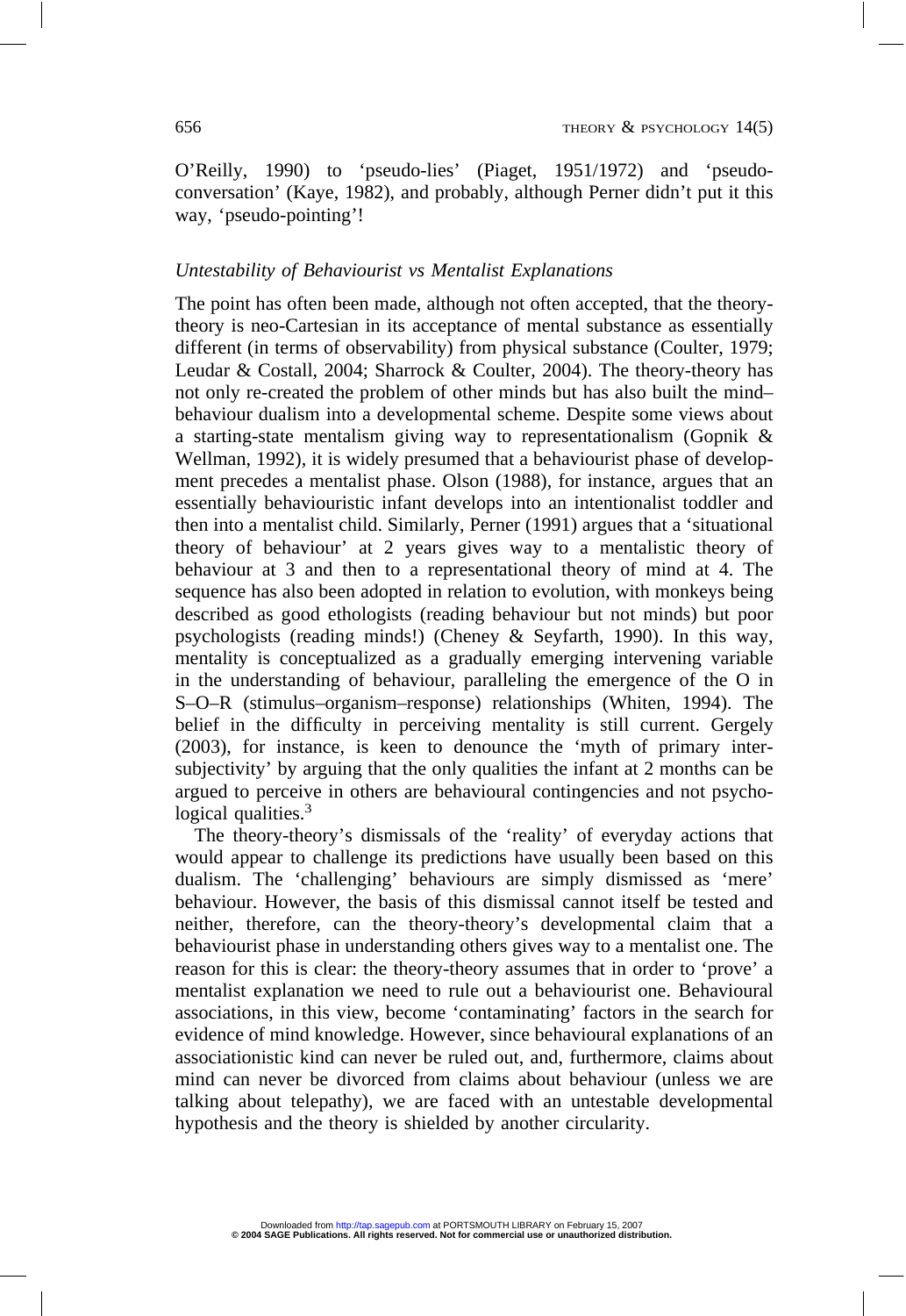Take for example, Perner's dismissal of proto-declarative pointing at 12 months as being merely due to a behavioural association. This explanation could never be disproved since any pointing, however complex, and even if performed by adults, could always be seen to have prior associations with people's reactions and reinforcements of some kind.<sup>4</sup> The challenge we offered in terms of complex and systematic patterns of what infants point to is therefore not ultimately a challenge to Perner's dismissal at all. However, by the same token, neither is Perner's dismissal a challenge to a mentalist interpretation of these infant actions. If a behaviourist explanation cannot be tested and rejected, then neither can a mentalist one be tested and accepted. The solution to this dilemma can only come from avoiding this dualist trap and taking action seriously by envisaging it as embodied mind.

In summary, the theory-theory has entered into a peculiar relationship with everyday action. The original excitement of the theory-theory lay in the transformational power that a Theory of Mind was believed to have over the everyday actions of typically developing children and perhaps some apes, and to fail to have on the everyday actions of children and adults with some disorders. The representational structures of a Theory of Mind should, according to the theory, show up as serious transformations in everyday life. From the standpoint of this claim, therefore, the theory-theory cannot simply dismiss evidence relating to everyday actions as irrelevant and misleading. However, this is precisely what the theory-theory has done with the challenging evidence of everyday actions in young children. It has done this by invoking the Cartesian gulf between mind and behaviour (without its first-person privilege) and therefore between the understanding of mind and the understanding of behaviour. This gulf allows the theory-theory to make its claims about its representational structures radically transforming everyday actions and yet hide from tests of these claims by being able to dismiss everyday actions as mere behaviour.

#### **Towards an Approach from Engagement**

Most of the empirical challenges to theory-theory predictions that we have described have come from actual engagement outside the laboratory between infants and adults. We suggest that it is in engagement with other people rather than in thought that people normally and fundamentally know other people as intentional beings (see also Hobson, 2002).

Engagement gives you access to information that is otherwise much less obvious. As normal adult humans we are enormously sensitive in our interactions with others to the subtleties of contingency and responsiveness, of emotional attentiveness, of responsive or emotion-filled pauses, of the coordination of different aspects of the other's expressions—widening of the eyes, partial opening of the mouth, sudden stilling of the limbs, the quality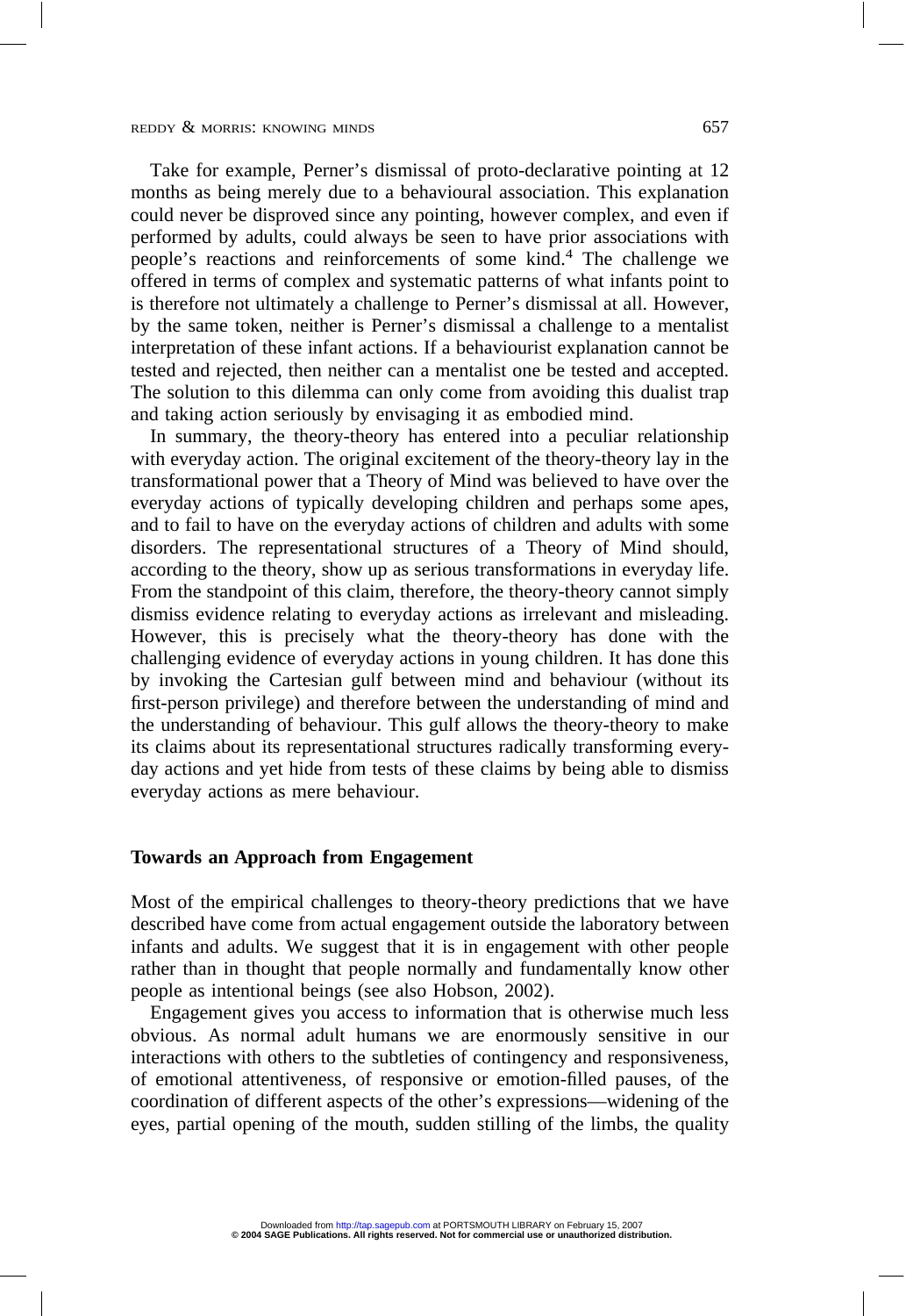of the attention directed to us—in invitation or response to us. This information can still be gained from watching someone else interact, but with more difficulty and often only convincing if presented with detailed statistical analyses. For example, at a conference in 1993, the late Professor Liz Bates commented in response to another speaker's paper on neonatal imitation that she had not believed it existed until she had tried it herself in engagement with her newborn daughter. Now her scepticism was about its significance not about its existence. The challenges to the theory-theory, many of which come from psychologists' own engagement in the first instance with their infants, further support this point.

There is a deeper dimension to engagement than simply being closer to the scene: one is also 'inside' the scene in a different way. Macmurray (1961/1991) argues that we can know other people as people only by relating to them as intentional beings. As he puts it, 'I can know another person as a person only by entering into personal relation with him. Without this I can know him only by observation and inference; only objectively' (p. 28). In a personal relation we do not see the other just as an object making sounds and movements (although we also see these): 'what we apprehend through these are the intentions, the feelings, the thoughts of another person who is in communication with ourselves' (p. 34). In contrast, in an impersonal way of relating to people, we see them as objects (even if objects of interest), perhaps focusing deliberately on the movements and sounds they make, treating them as phenomena to be reflected upon and understood. Martin Buber (1958) made a similar point when he talked of the primacy of the *I–Thou* relation, a way of relating (whether to a person or a tree) that involves openness and complete presence in the engagement. In contrast, the *I–It* mode of relating involves distance between the self and the other, seeing the other as an *It* to be reflected upon. When we enter into engagement with an infant we naturally, even if for short times, treat the infant, and are treated by the infant, as a person, a *Thou*, not an object or *It*. What difference does this make to how we know them and how they know us?

An example of a beautiful but disengaged observation from Piaget (1951/1972) might throw some light on this question.

> OBS 63. At O;10(3) J. put her nose close to her mother's cheek and then pressed against it, which forced her to breathe much more loudly. This phenomenon at once interested her, but instead of merely repeating it or varying it so as to investigate it, she quickly complicated it for the fun of it; she drew back an inch or two, screwed up her nose, sniffed and breathed out alternately very hard (as if she were blowing her nose), then again thrust her nose against her mother's cheek, laughing heartily. These actions were repeated at least once a day for more than a month, as a ritual. (Piaget, 1951/1972, p. 94)

Piaget's observation focuses on the individual actions and sensory interests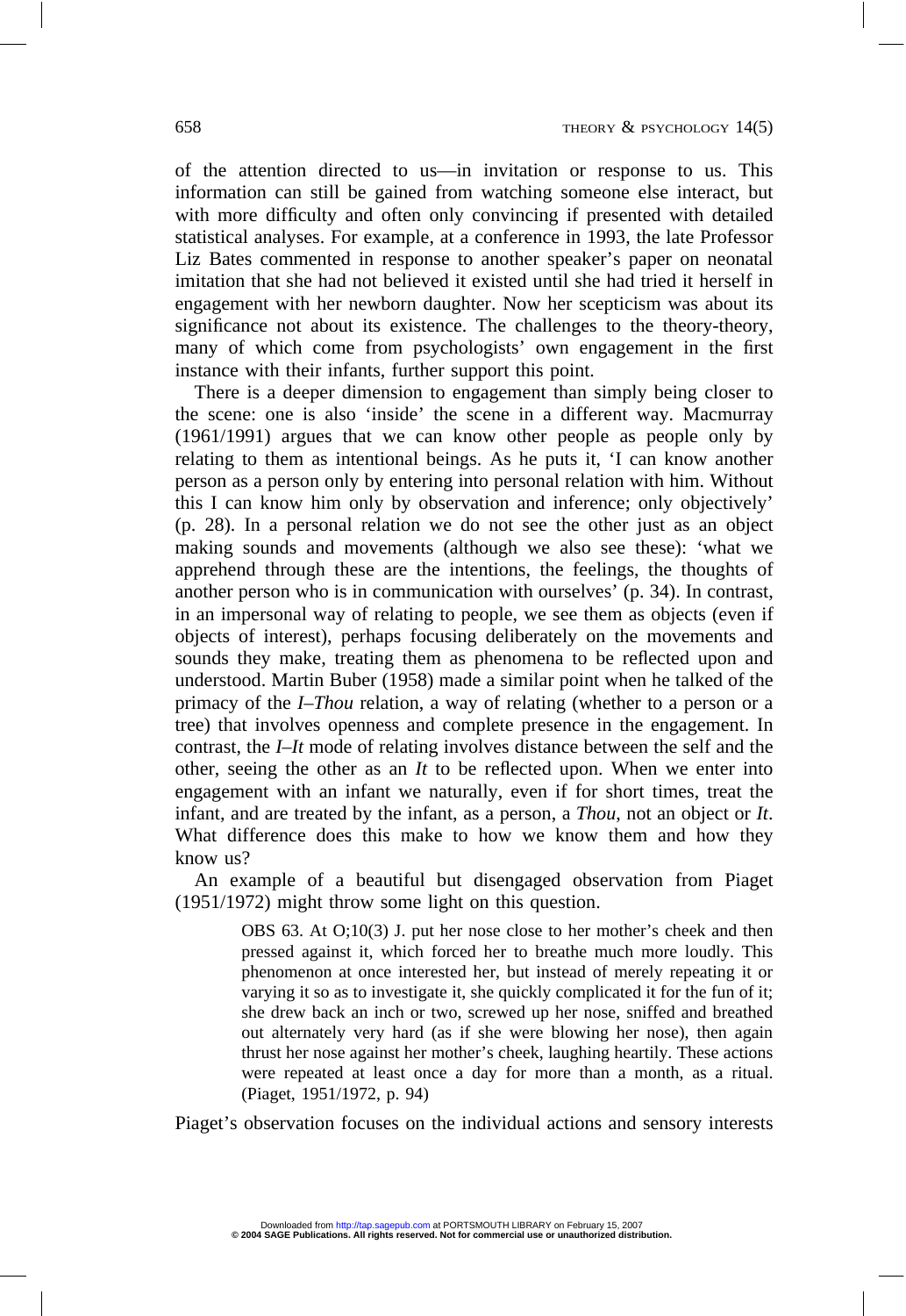of Jacqueline. They do not include reactions from others or from himself. In this particular instance, however, it is hard to believe that the mother, whose cheek was being rubbed and breathed into, and whose ears were filled with a 10-month-old daughter's hearty laughter, did not react at all. Or that on subsequent occasions, there were either no reactions from other people or that they had no impact on Jacqueline's actions and interests. His observation of Jacqueline, although containing some acute perceptions of her intentionality, curiosity and playfulness, nonetheless portrays her as separated from and unengaged with himself.

There is something different about relating to the other person as a *Thou*, in the second person, rather than as a *He* or a *She*, in the third person; or to use Macmurray's terminology, as a person rather than as object. Within such a relation there is always emotional engagement, however mild and indifferent, and this emotionality is the medium within which people (self or others) are known. Although emotional engagement can exist, even to a person with whom we are not in direct engagement, as when we are watching a film, or watching two people argue on the street, it is often the case that our engagement as observers, especially if it is intense, involves some sort of identification with one of the people we are observing, making the other into a sort of *Thou*. The emotionality in an *I–Thou* exchange informs the 'observation' in fundamental ways. Consider the following examples: a baby laughs at something you have said; a student looks hurt when you laugh; a colleague moves aside as you pass by; a neighbour smiles when your eyes meet. And consider in contrast: a baby laughs at her mother; a student looks hurt when someone laughs; a colleague steps aside as someone passes by; a neighbour smiles at someone. Although even as an observer, you might appreciate the laugh, the look of hurt, the avoidance and the smile, the emotion they arouse in you is likely to be different when they are directed at you (or at someone you are identifying with). Your feeling of pride when you have made the baby laugh, your feeling of guilt at hurting the student, bewilderment when the colleague avoids you or pleasure when your neighbour smiles at you are constitutive of your perception of the person. It cannot be otherwise.

And the same is true of infants' perceptions of us in their engagement with us. In engagement they are not confronted with objects whose movements they need to match with (or interpret through) something else in order to understand what they mean. This is the way in which the problem of other minds is sometimes expressed—that is, as the need for a bridge between third-person perceptions and first-person experience (Barresi & Moore, 1996). In engagement, however, the infant is not observing others as objects, from a third-person perspective, but rather is experiencing them as intentional beings in relation with their own intentionality, as second persons (Reddy, 1996). The fact of engagement necessitates that the other is included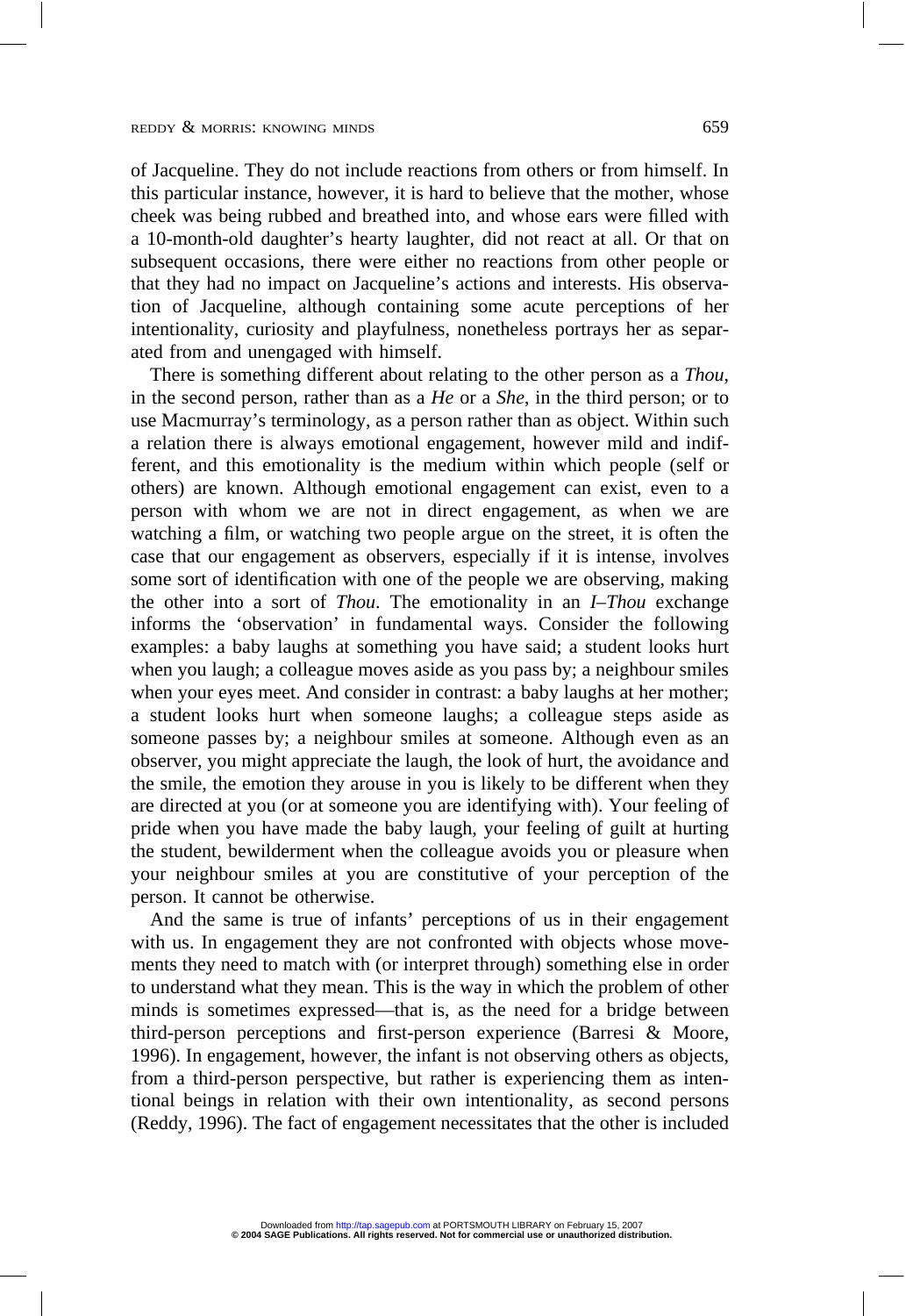in some sort of 'field of the personal'. If this were not the case, we would have very odd engagements indeed, engagements worthy of the label 'autistic', which some authors use to characterize the period of awareness before the development of intellectual bridges between minds (Barresi & Moore, 1996; famously Mahler, Pine, & Bergman, 1975; but see Williams, 2004).

There is a third and vital aspect of engaging with persons as persons: genuine engagement actually creates the minds that are there to be known. Take, for instance, the specific observation described above of Jacqueline by Piaget. It is common practice, and one that we have often been guilty of, to deliberately refrain from action in order not to influence some curious behaviour one is observing. If Piaget had been always, rather than temporarily, emotionally disengaged from Jacqueline's action, there is little doubt that its meaning—both for her and for him—would change. It would involve a major disengagement from Jacqueline as a person. The theory of the individual infant would, in this case, in fact be creating an individual infant given to solitary explorations. The way in which we allow ourselves to engage with others circumscribes the way in which we can know them. You might say, the more we engage with others, the more there is to engage with.

So what does happen in infant–adult interaction according to the story depicted by the theory-theory? The answer is profoundly puzzling: a series of mutual misunderstandings would have to fortuitously give rise to 'correct' mutual understanding (see also Leudar, 1991). The mother of an infant at 2, or 12 or even 14 months would, in this view, have to misinterpret her baby's acts as being conversational or informative or corrective, misattributing to the baby a knowledge of minds that they do not have. On the other side of the engagement, the baby in interacting with the mother must misinterpret the mother's reactions as having a mindlessness that they do not have. And somehow these two sets of misunderstandings of each other's mentality must conclude in a situation where both partners reach a more mutually acceptable or veridical understanding of each other's intentionality. Given that the theory-theory does not accept that infants can have genuine engagement with other people as intentional beings, it is indeed a mystery how this series of mutual misinterpretations ever allows the infant to have anything other than 'pseudo'-awareness leading to pseudo-theories of mind.

Theorizing *presupposes* the knowledge of others that is evident in engagement. Reflections upon, and theories about, other people's intentions and motivations do enter into everyday discourse, but these are developmentally and experientially secondary to actual engagement with these intentions and motivations. The theory-theory has simply not taken early development and engagement seriously enough.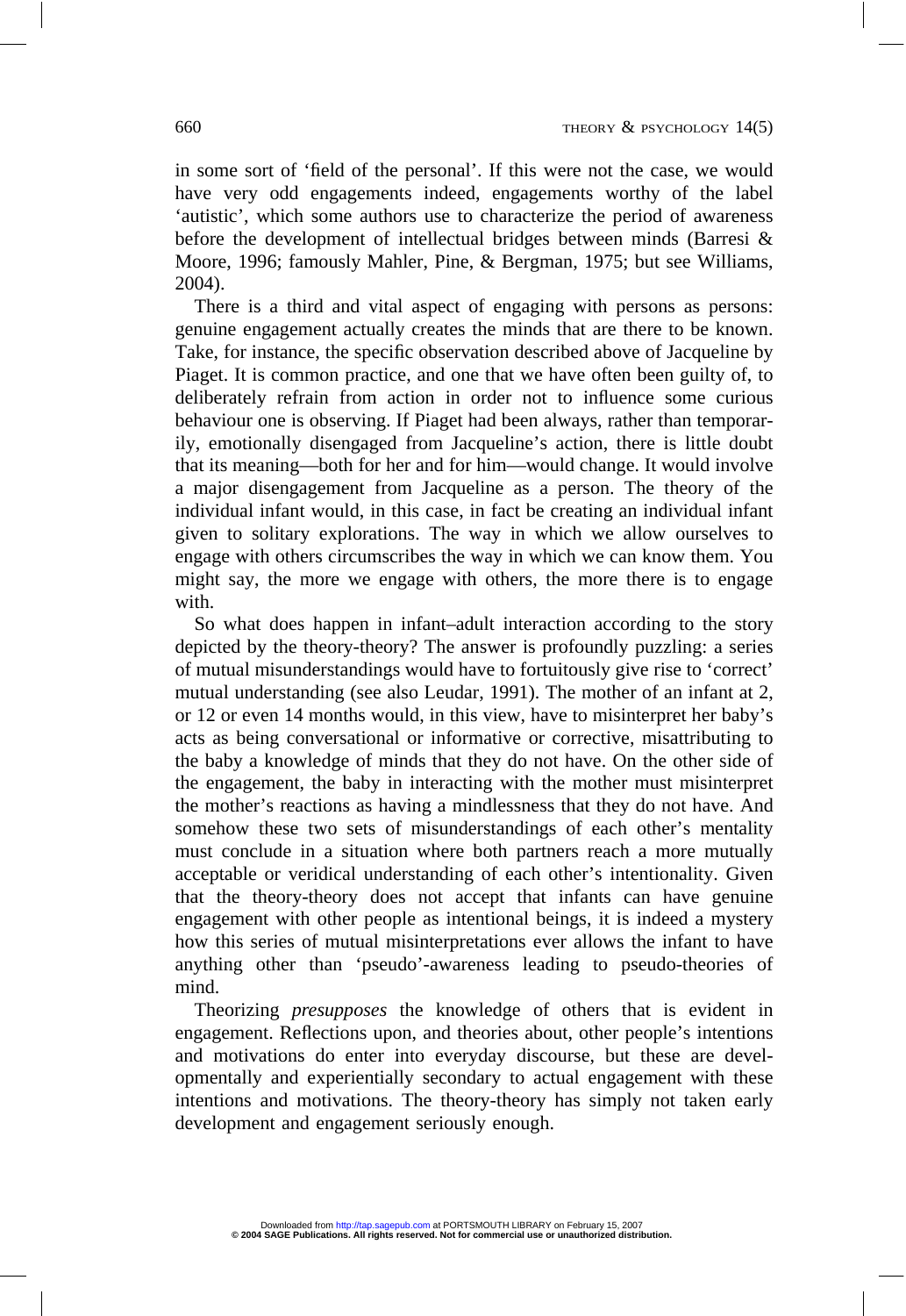#### **Notes**

- 1. One key difference between their positions appears to be that while Gopnik and Wellman (1992) view the transition from infancy to childhood as one of an increasing understanding of representations—'children seem to start out as mentalists though they learn to be representationalists' (p. 150)—many others, such as Perner (1991) and possibly Astington (1995), see the development as a transition from a behaviourist understanding to a mentalist one.
- 2. Their own judgements do tend to be forgotten, however, or even replaced by more complex experiences, as the children grow and become more skilful. This might also explain persistent theoretical differences between psychologists whose experience is mainly that of older children and those who work mainly with infants, that is, the difference between 'scoffers' and 'boosters' noted by Chandler (Chandler, Fritz, & Hala, 1989; see also Zeedyk, 1997, for a similar finding regarding shifts in parental perceptions of infant intentionality).
- 3. Gergely, interestingly, portrays the intersubjectivity position as neo-Cartesian and his own as anti-Cartesian since it rejects the privileged access of the first person. However, Gergely's position, along with many others, is better described as a Cartesian one (continuing its separation of mental and physical qualities) but giving privileged access to the third person. Our position, on the contrary, seeks to give privileged access to the second person, and, by so doing, necessarily accept the transparency of mind in action.
- 4. A common feature of this paradigm has been to see the ability to speak about mental states as clear evidence of a mentalist conception. However, speaking about mental states is itself a 'behaviour' (see also Sharrock & Coulter, 2004) and therefore also subject to the same associations that the theory-theory sees as undermining the mentalistic significance of non-verbal actions such as pointing and so on.

#### **References**

- Astington, J. (1995). *The child's discovery of the mind.* Cambridge, MA: Harvard University Press.
- Astington, J. (2003). Sometimes necessary, never sufficient: False-belief understanding and social competence. In B. Repacholi & V. Slaughter (Eds.), *Individual differences in theory of mind: Implications for typical and atypical development* (pp. 13–38). New York: Psychology Press.
- Baron-Cohen, S. (1995) *Mindblindness: An essay on autism and theory of mind*. Cambridge, MA: MIT Press.
- Baron-Cohen, S., Leslie, A., & Frith, U. (1985). Does the autistic child have a 'theory of mind'? *Cognition*, *21*, 37–46.
- Barresi, J., & Moore, C. (1996). Intentional relations and social understanding. *Behavioral and Brain Sciences*, *19*, 107–154.
- Bates, E. (1979). *The emergence of symbols: Cognition and communication in infancy*. New York: Academic Press.
- Bretherton, I., McNew, S., & Beeghly-Smith, M. (1981). Early person knowledge as expressed in gestural and verbal communication: When do infants acquire a 'theory of mind'? In M.E. Lamb & L.R. Sherrod (Eds.), *Infant social cognition* (pp. 333–373). Hillsdale, NJ: Erlbaum.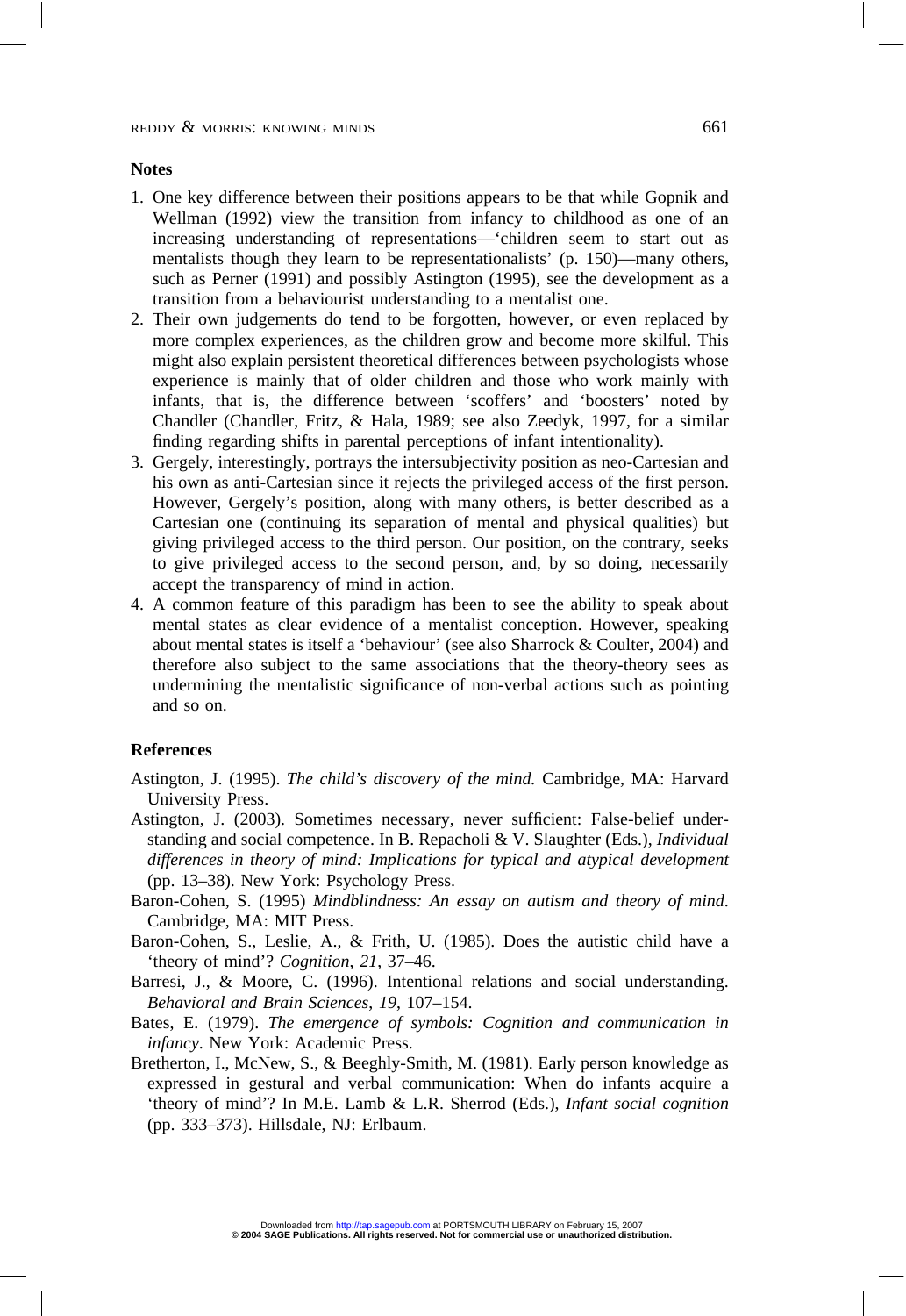- Buber, M. (1958). *I and Thou*. (R.G. Smith, Trans.; 2nd ed.). Edinburgh: T. Clark & T. Clark.
- Cadinu, M.R., & Kiesner, J. (2000). Children's development of a theory of mind. *European Journal of Psychology of Education*, *15*, 93–111.
- Camaioni, L. (1993). The development of intentional communication: A re-analysis. In J. Nadel & L. Camaioni (Eds.), *New perspectives in early communicative development* (pp. 82–96). London: Routledge.
- Celani, G., Battistelli, P., Marco, E., & Battacchi, W. (1998). Inganno e comprensione delle false credenze: Conoscenza delle conseguenze ingannevoli delle proprie azioni nei bambini sotto 14 anni di eta. ` *Giornale Italiano di Psicologia*, *25*, 583–605.
- Chandler, M.J., Fritz, A.S., & Hala, S. (1989). Small-scale deceit: Deception as a marker of 2, 3- and 4-year olds' early theories of mind. *Child Development*, *60*, 1263–1277.
- Cheney, D.L., & Seyfarth, R.M. (1990) Attending to behaviour versus attending to knowledge: Examining monkeys' attribution of mental states. *Animal Behaviour*, *40*, 742–753.
- Clements, W.A., & Perner, J. (1994). Implicit understanding of belief. *Cognitive Development*, *9*, 377–395.
- Corkum, V., & Moore, C. (1995). Development of joint visual in infants. In C. Moore & P.J. Dunham (Eds.), *Joint attention: Its origins and role in development* (pp. 61–83). Hillsdale, NJ: Erlbaum.
- Corkum, V., & Moore, C. (1998). Origins of joint visual attention in infants. *Developmental Psychology*, *34*, 28–38.
- Coulter, J. (1979). *The social construction of mind*. London: Macmillan.
- Dunn, J. (1988). *The beginnings of social understanding*. Oxford: Blackwell.
- Dunn, J. (1991). Young children's understanding of other people: Evidence from observations within the family. In D. Frye & C. Moore (Eds.), *Children's theories of mind* (pp. 97–114). Hillsdale, NJ: Erlbaum.
- Gergely, G. (2003). The development of understanding of self and agency. In U. Goswami (Ed.), *Blackwell handbook of child cognitive development*. (pp. 26– 46). Malden, MA: Blackwell.
- Golinkoff, R.M. (1986). 'I beg your pardon?': The preverbal negotiation of failed messages. *Journal of Child Language*, *13*, 455–476.
- Golinkoff, R.M. (1993) When is communication a 'meeting of minds'? *Journal of Child Language*, *20*, 119–207.
- Gopnik, A. (1993) How we know our minds: The illusion of first-person knowledge of intentionality. *Behavioral and Brain Sciences*, *16*, 1–14.
- Gopnik, A., & Wellman, H. (1992). Why the child's theory of mind really is a theory. *Mind and Language*, *7*, 145–171.
- Hala, S., Chandler, M., & Fritz, A. (1991). Fledgling theories of mind: Deception as a marker of three-year-olds' understanding of false-belief. *Child Development*, *61*, 83–97.
- Hala, S., & Russell, J. (2001). Executive control within strategic deception: A window on early cognitive development? *Journal of Experimental Child Psychology*, *80*, 112–141.
- Hobson, R.P. (2002). *The cradle of thought*. London: Macmillan.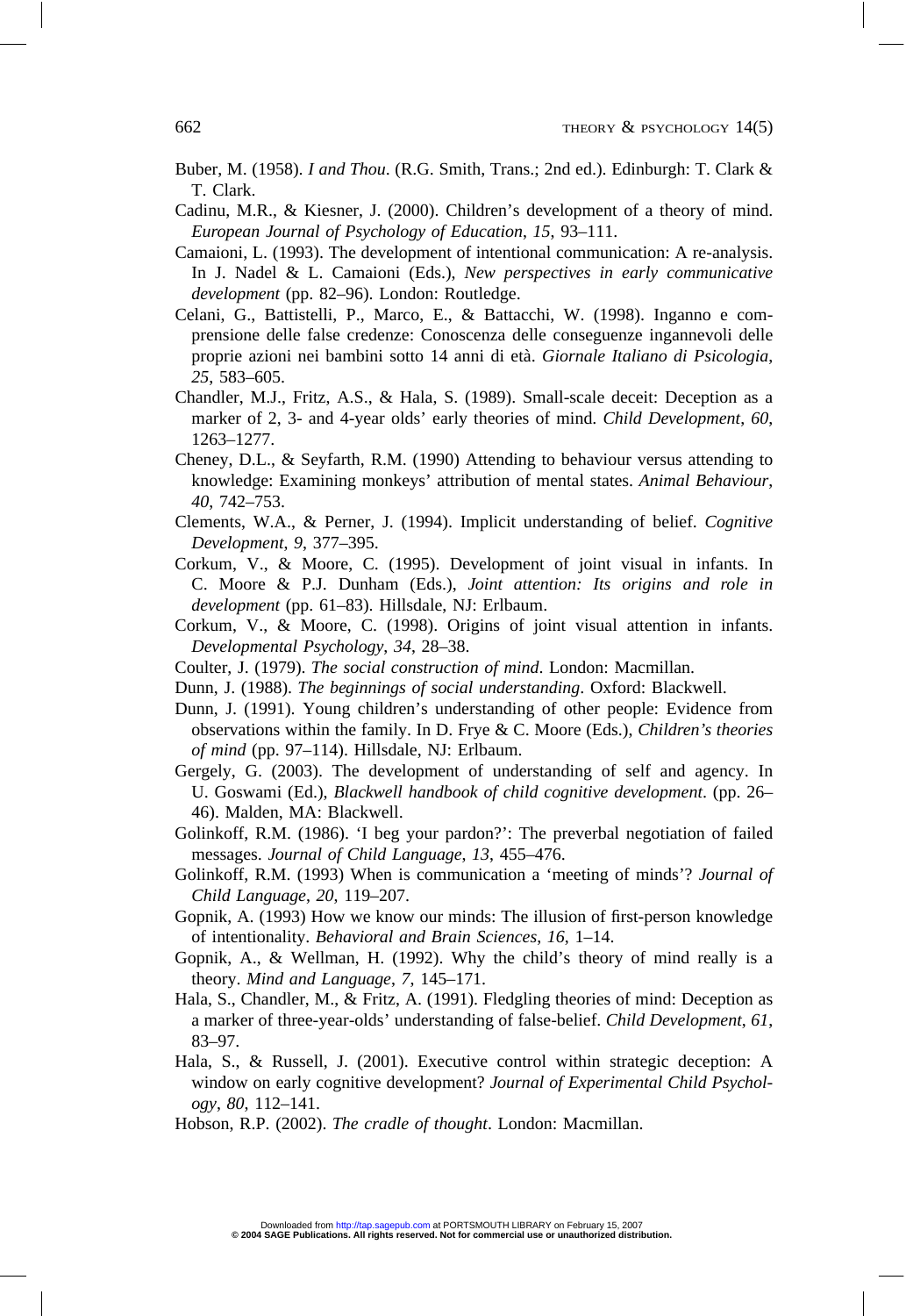- Johnson, S., Booth, A., & O'Hearn, K. (2001). Inferring the goals of a nonhuman agent. *Cognitive Development*, *16*, 637–656.
- Karmiloff-Smith, A., & Inhelder, B. (1974). If you want to get ahead, get a theory. *Cognition*, *3*, 195–212.
- Kaye, K. (1982). *The mental and social life of babies*. London: Methuen
- Legerstee, M., & Barillas, Y. (2003). Sharing attention and pointing to objects at 12 months: Is the intentional stance implied? *Cognitive Development*, *18*, 91–110.
- Leslie, A. (1987). Pretense and representation: The origins of 'theory of mind'. *Psychological Review*, *94*, 412–426.
- Leslie, A. (1995). Pretending and believing: Issues in the theory of ToMM. In J. Mehler & S. Franck (Eds.), *Cognition on cognition* (pp. 193–220). Cambridge, MA: MIT Press.
- Leudar, I. (1991). Sociogenesis, coordination and mutualism. *Journal for the Theory of Social Behaviour*, *21*, 201–220.
- Leudar, I., & Costall, A. (2004). On the persistence of the problem of 'other minds' in psychology: Chomsky, Grice and Theory of Mind. *Theory & Psychology*, *14*, 601–621.
- Macmurray, J. (1991). *Persons in relation*. London: Faber & Faber. (Original work published 1961.)
- Mahler, M., Pine, F., & Bergman, A. (1975). *The psychological birth of the human infant*. New York: Basic Books.
- Newton, P. (1992) *Theory of mind in practice*. Poster presented at the European Conference on Developmental Psychology, Seville, Spain.
- Newton, P., Reddy, V., & Bull, R. (2000). Children's everyday deception and performance on false-belief tasks. *British Journal of Developmental Psychology*, *18*, 297–317.
- Olson, D.R. (1988). On the origins of beliefs and other intentional states in children. In J.W. Astington, P.L. Harris, & D.R. Olson (Eds.), *Developing theories of mind* (pp. 414–426). Cambridge: Cambridge University Press.
- O'Neill, D.K. (1996). Two-year-old children's sensitivity to a parent's knowledge state when making requests. *Child Development*, *67*, 659–677.
- Perner, J. (1991). *Understanding the representational mind*. Cambridge, MA: MIT Press.
- Piaget, J. (1953). *The origins of intelligence in the child.* London: Routledge & Kegan Paul. (Original work published 1936.)
- Piaget, J. (1972). *Play, dreams and imitation in childhood*. London: Routledge & Kegan Paul. (Original work published 1951.)
- Pillow, B.H. (1989). Early understanding of perception as a source of knowledge. *Journal of Experimental Child Psychology*, *47*, 116–129.
- Pratt, C., & Bryant, P. (1990). Young children understand that looking leads to knowing (so long as they are looking into a single barrel). *Child Development*, *61*, 973–982.
- Reddy, V. (1991). Playing with others' expectations: Teasing and mucking about in the first year. In A. Whiten (Ed.), *Natural theories of mind* (pp. 143–158). Oxford: Blackwell.
- Reddy, V. (1992). *Proto-declarative pointing: Gaze control or shared perceptions?* Paper presented at the Annual Conference of the Developmental Section of the British Psychological Society, September, Edinburgh, UK.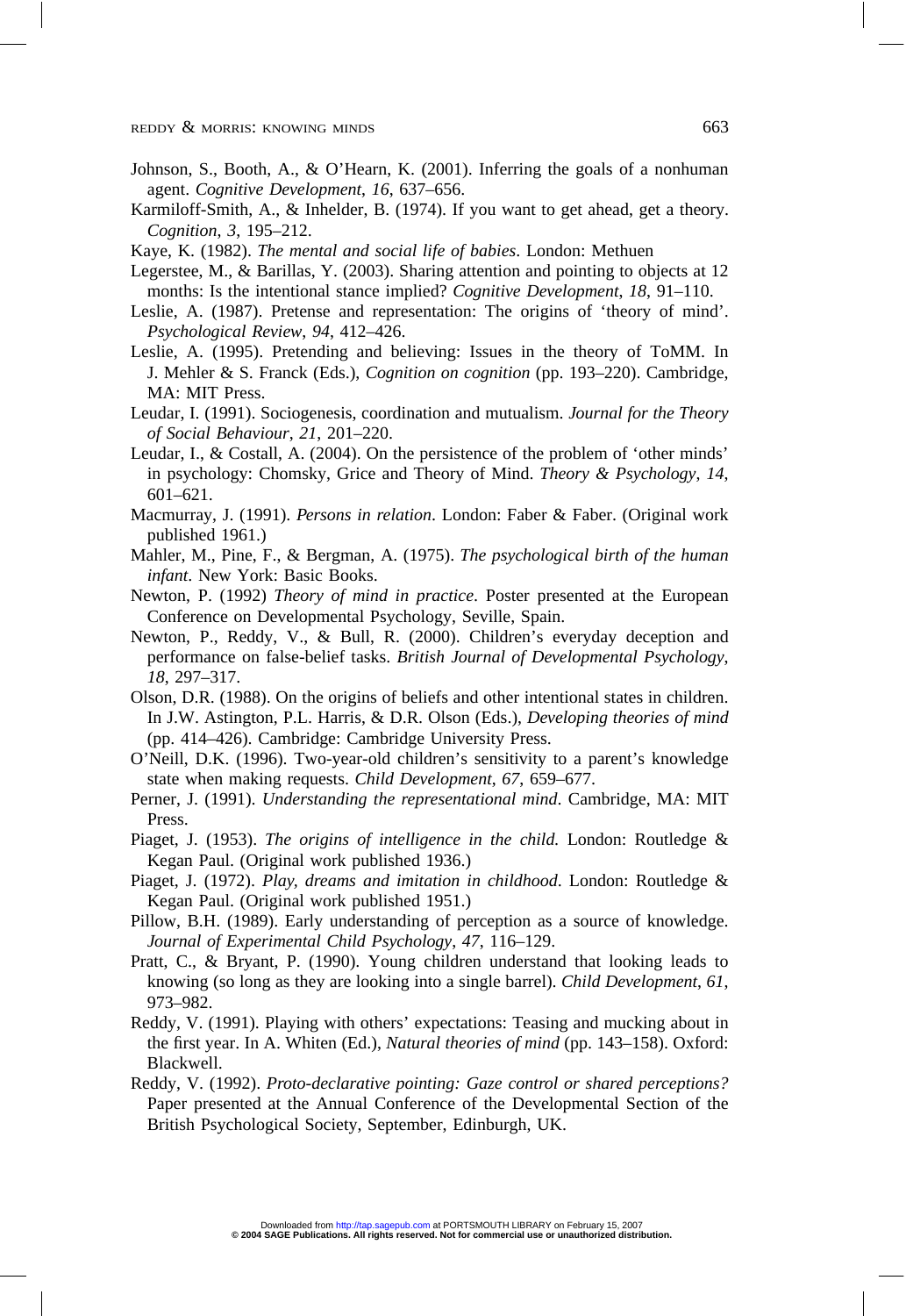- Reddy, V. (1995). Psychologists' problems with infant communication. *First Language*, *16*, 115–128.
- Reddy, V. (1996). Omitting the second person in social understanding. *Behavioral and Brain Sciences*, *19*, 140–141.
- Reddy, V. (2003). On being the object of attention: Implications for self–other consciousness. *Trends in Cognitive Science*, *7*, 397–402.
- Reddy, V., & Simone, L. (1995). *Acting on attention: Towards an understanding of knowing in infancy.* Paper presented at the Annual Conference of the Developmental Section of the British Psychological Society, Strathclyde, UK.
- Robinson, E.J., Thomas, G.V., Parton, A., & Nye, R. (1997) Children's overestimation of the knowledge to be gained from seeing. *British Journal of Developmental Psychology*, *15*, 257–273.
- Sharrock, W., & Coulter, J. (2004). ToM: A critical commentary. *Theory & Psychology*, *14*, 579–600.
- Shatz, M., & O'Reilly, A. (1990). Conversational or communicative skill? A reassessment of two-year-olds' behaviour in miscommunication episodes. *Journal of Child Language*, *17*, 131–146.
- Simone, L., & Reddy, V. (1997, 19–21 June). *Knowing about knowing in infancy.* Paper presented at the international conference of the Piaget Society, Santa Monica, CA.
- Sodian, B. (1994). Early deception and the conceptual continuity claim. In C. Lewis & P. Mitchell (Eds.), *Children's early understanding of mind* (pp. 385–401). Hove: Erlbaum.
- Stouthamer-Loeber, N. (1986). *Adults' perception of verbal misrepresentations of reality in four year olds*. Unpublished manuscript, University of Pittsburgh.
- Talwar, V., & Lee, K. (2002). Development of lying to conceal a transgression: Children's control of expressive behaviour during verbal deception. *International Journal of Behavioral Development*, *26*, 436–444.
- Tomasello, M. (1999). Social cognition before the revolution. In P. Rochat (Ed.), *Infant social cognition* (pp. 301–314). Mahwah, NJ: Erlbaum.
- Trevarthen, C., & Hubley, P. (1978). Secondary intersubjectivity: Confidence, confiding and acts of meaning in the first year. In A. Lock (Ed.), *Action, gesture and symbol* (pp. 183–229). London: Academic Press.
- Whiten, A. (1994). Grades of mindreading. In C. Lewis & P. Mitchell (Eds.),*Children's early understanding of mind* (pp. 47–70). Hove: Erlbaum.
- Williams, E., Reddy, V., & Costall, A. (2001). Taking a closer look at functional play in children with autism. *Journal of Autism and Developmental Disorders*, *31*, 67–77.
- Williams, E. (2004). Who really needs a 'theory' of mind? An interpretative phenomenological analysis of the autobiographical writings of ten highfunctioning individuals with an Autism Spectrum Disorder. *Theory & Psychology*, *14*, 704–724.
- Wilson, A.E., Smith, M.D., & Ross, H.S. (2003). The nature and effects of young children's lies. *Social Development*, *12*, 21–45.
- Wimmer, H., Hogrefe, J.G., & Perner, P. (1988). Children's understanding of informational access as source of knowledge. *Child Development*, *59*, 386–396.
- Zeedyk, M.S. (1997) Maternal interpretations of infant intentionality: Changes over